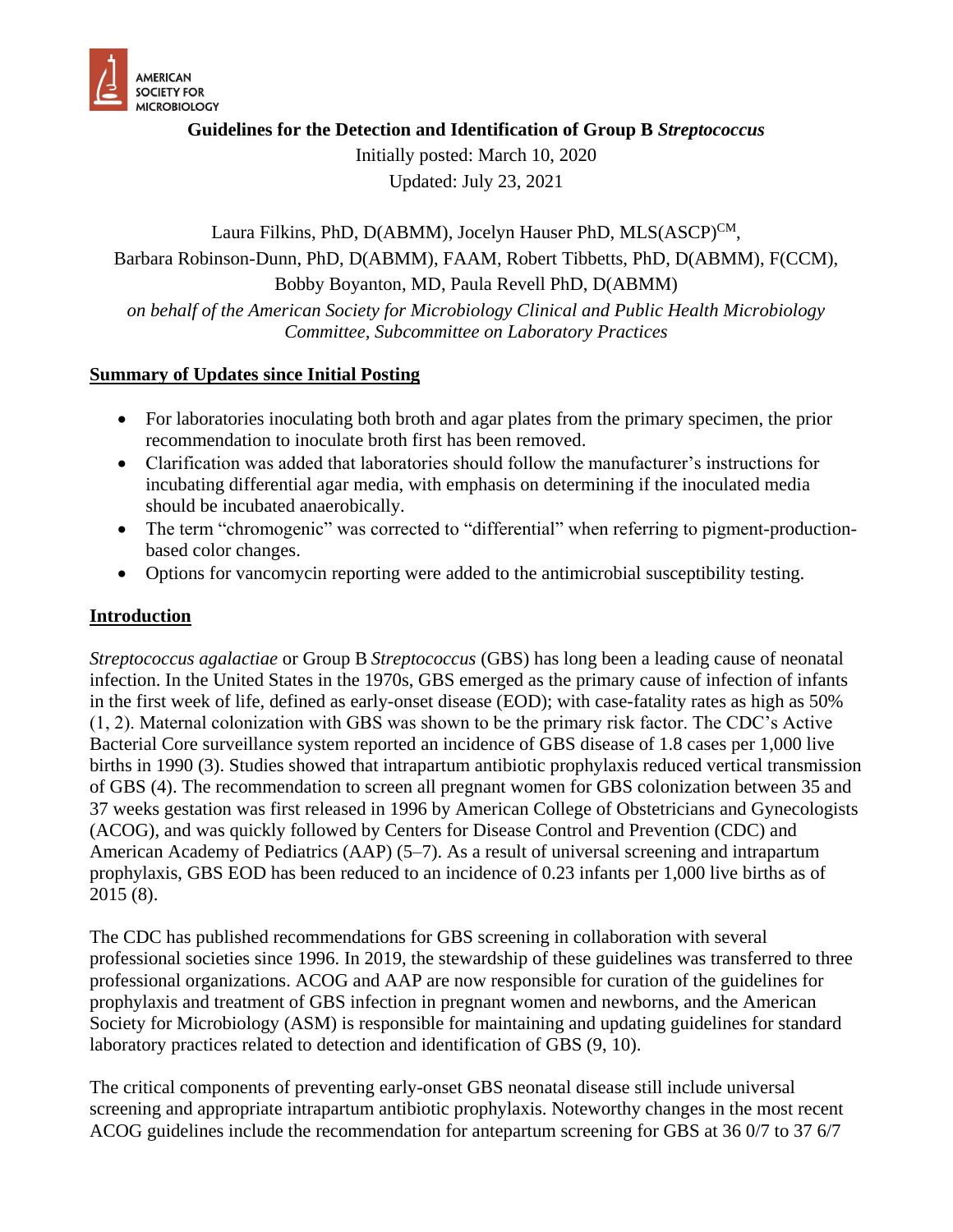

weeks of gestation (9). This is a change from the recommendation of 35-37 weeks of gestation from the 2010 CDC consensus guidelines (6). ACOG provides complete guidelines for GBS prophylaxis during pre-term delivery and women with unknown GBS status (9).

These laboratory guidelines are intended to provide specific recommendations for optimal specimen collection, storage and transport, organism detection and identification, antimicrobial susceptibility testing (AST), and communication of results. A summary of laboratory testing recommendations is provided in Table 1 and detailed as follows.

### **Patient Testing**

**Recommendation:** *Antenatal screening is recommended for all pregnant women at 36 0/7 to 37 6/7 weeks of gestation unless intrapartum GBS prophylaxis is already recommended due to identified risk factors.* 

The recommended screening interval has changed from 35-37 weeks (per CDC 2010 guidelines) to 36 0/7 to 37 6/7 weeks (ACOG 2019 recommendations) (6, 9). GBS cultures most accurately predict GBS colonization status at birth if GBS screening specimens are collected within 5 weeks prior to delivery. The predictive value of prenatal cultures for GBS decreases significantly when collected more than 5 weeks before delivery. However, approximately 7% of births in the United States occur after 41 weeks of gestation (11). This new recommendation of waiting until at least 36 0/7 weeks of gestation extends the predictive window for screening culture results up to 41 0/7 weeks.

### **GBS Prophylaxis Recommendations**

GBS prophylaxis recommendations are provided by ACOG in their 2019 guidelines (9). These recommendations state that intrapartum prophylaxis is not needed for women who present in labor with unknown GBS colonization status if they have a negative intrapartum GBS nucleic acid amplification testing (NAAT) result and are absent clinical risk factors. Intrapartum NAAT without enrichment has an unacceptably high false negative rate, ranging from 6.3% to 22% (12–14). As such we do not recommend the use of intrapartum NAAT without

enrichment to rule out the need for prophylaxis.

### **Specimen Collection, Storage and Transport**

### **Recommendation:** *Use a single swab to obtain a screening specimen first from the lower vagina and then from the rectum without use of a speculum.*

Colonization with GBS often occurs in low bacterial cell concentrations. Vaginal-rectal swabs have been reported to provide high bacterial yields (15–18). To maximize the likelihood of GBS recovery, a single swab is used to obtain the specimen from the vagina and rectum. Without using a speculum, collect the specimen first from the vagina (near the introitus) by inserting the swab about two centimeters and then from the rectum by inserting the same swab one centimeter through the anal sphincter. Culturing both the lower vagina and rectum, either with two individual swabs or, preferably, using a single swab to sequentially sample both sites, increases the culture yield substantially compared with either sampling the cervix or vagina alone without a rectal culture (16, 17, 19–21). Cervical, perianal, perirectal or perineal specimens are not acceptable, and a speculum should not be used for culture collection (6).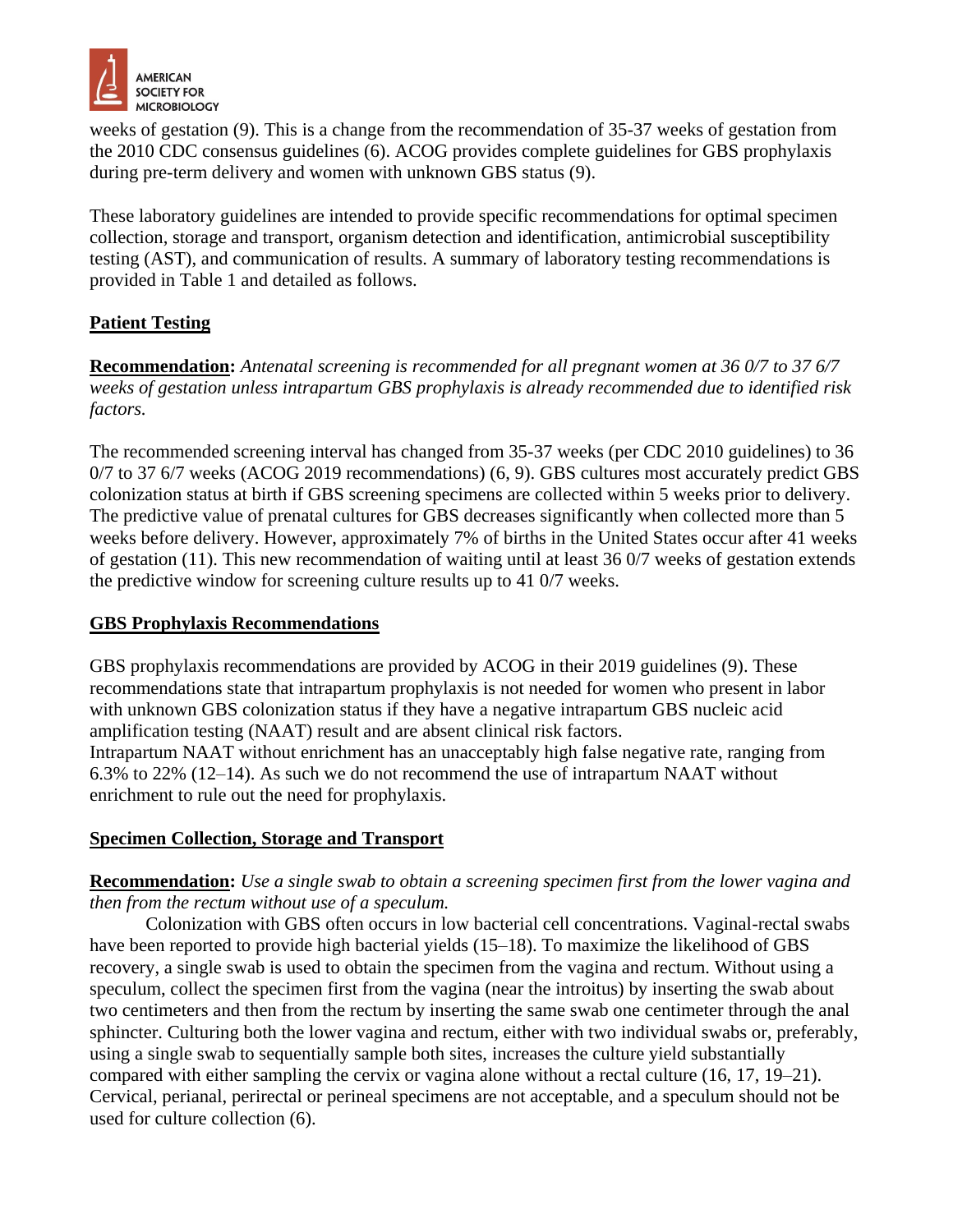

### **Recommendation:** *Collect vaginal-rectal specimens using a flocked swab and place in a liquid-based transport medium such as Amies transport media.*

Traditional fiber wrapped swabs such as Rayon, Dacron, and cotton swabs, have been used for vaginal and or rectal specimens for culturing GBS. However, these types of swabs prevent release of microorganisms which reduces GBS recovery (22). Flocked swabs release microorganisms more efficiently than traditional fiber swabs (23). The applicator tip of flocked swabs is composed of fibers that protrude perpendicularly to the swab shaft optimizing collection and minimizing entrapment of specimens  $(24)$ .

Optimal recovery of viable organisms from swabs (including flocked swabs, Dacron, or Rayon) is achieved when the swab is preserved using non-nutritive transport media, such as Amies transport medium (6, 25, 26). Amies medium, a modification of Stuart's transport medium, contains an inorganic phosphate buffer and may also contain charcoal, which absorbs inhibitory substances released in the medium during transport of sample (22, 24, 27, 28). Transport systems such as the Eswab (Copan Diagnostics, Murrieta, CA), significantly increase the recovery of GBS compared to traditional fiber swabs (22, 23, 29, 30). Using the Eswab, recovery of GBS by enriched culture has been reported to be as high as 100% (22). Additionally, some transport systems using a flocked swab and Amies liquid transport medium to support efficient recovery of GBS after inoculation into broth culture, are also approved for use with FDA-cleared molecular diagnostic assays, and are compatible with automated specimen processors enabling standardization between methods and simplifying specimen collection for caregivers (22, 23).

### **Recommendation**: *Transport vaginal-rectal specimens to the testing laboratory within 24 hours.*

Immediately after specimen collection, swabs should be inserted into Amies transport medium or equivalent and transported to the clinical laboratory within 24 hours (24, 31). If transport and/or culturing are delayed, refrigerate specimens in Amies transport medium at 4-8°C or store specimens collected in Eswabs at room temperature (6, 24). Prolonged storage and storage at temperatures at or above 21°C are suboptimal for specimens collected with standard fiber swabs as GBS viability decreases after 24 hours. GBS recovery from Eswabs is highest when stored at 4°C and room temperature, with room temperature (21-24°C) being the optimal temperature (24). Although GBS remains viable in Eswab transport systems for up to 6 days in some patients, we recommend all GBS screening specimens be transported to the clinical laboratory within 24 hours to prevent decrease in GBS viability and expedite reporting of screen results. Culturing specimens greater than 24 hours after collection may yield false-negative results and is strongly discouraged. If delay beyond 24 hours occurs, specimen rejection and request for recollection are recommended.

### **DETECTION**

**Recommendation:** *Incubate GBS screening specimens in selective enrichment broth prior to agar media plating or NAAT.*

The sensitivity of GBS detection is strongly impacted by culture enrichment. Incubation in broth media prior to plating increases sensitivity of screening methods by about two-fold compared to direct specimen plating (17, 20, 32). Likewise NAAT sensitivity is increased following culture enrichment.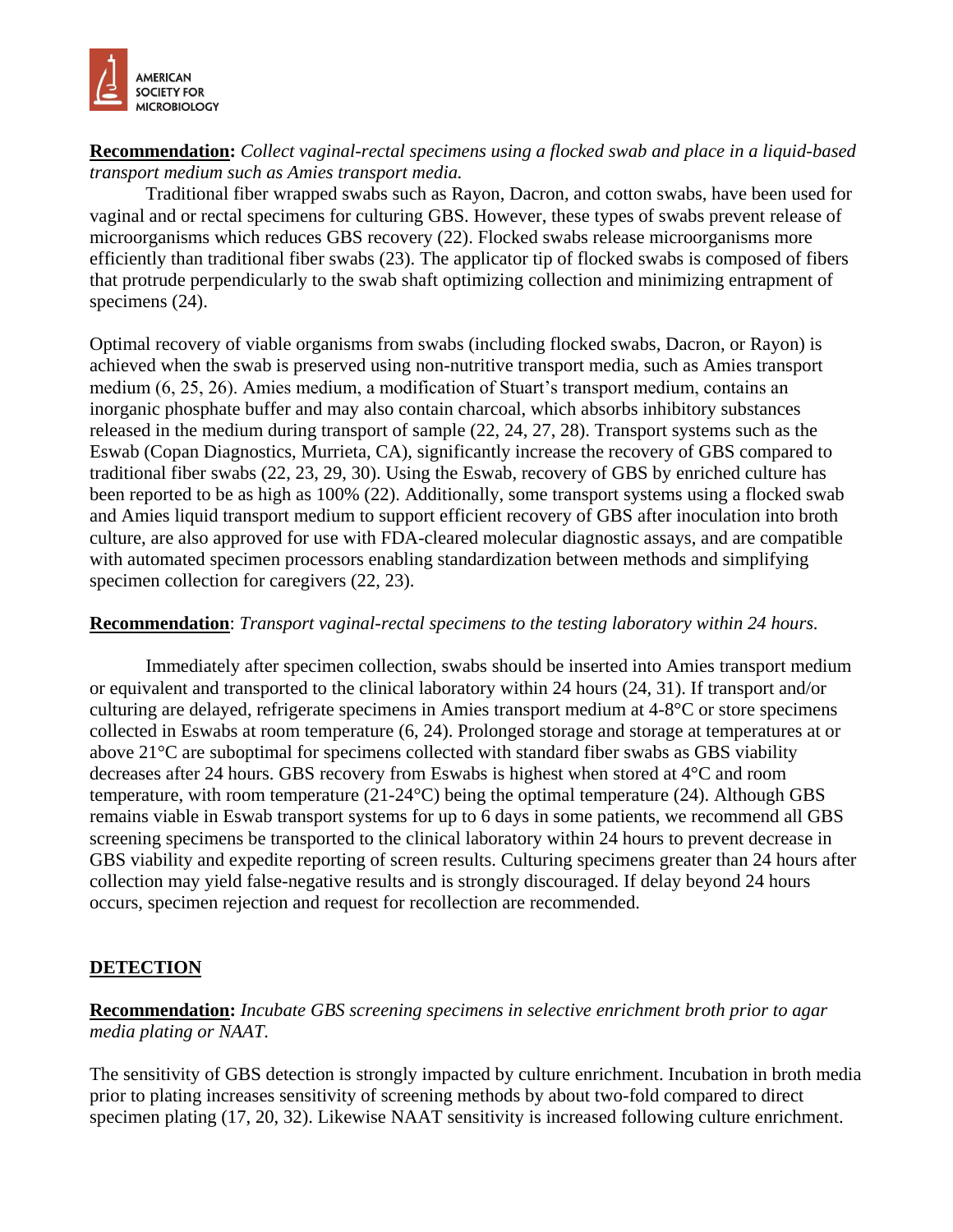

After consensus or discrepancy analysis, NAATs are reported to provide enhanced sensitivity for detection of GBS from enrichment broth for screening (33–35). NAAT sensitivity from enrichment broth culture varies by specific test, but is typically >96% compared to gold standard culture methods. Whether culture or NAAT are selected as the primary method of GBS detection, enrichment broth culture must first be performed. Recommended workflows are summarized in Figure 1. Importantly, commercial NAATs performed directly from specimen (without enrichment) are available, but their use is not recommended at this time due to high false negative rates of 6.3% to 22% (12–14).

To achieve increased detection, we recommend all vaginal-rectal swabs be inoculated into a selective enrichment broth media and incubated for 18-24 hours at  $35-37$ °C in ambient or 5% CO2 conditions. If using Eswab transport system, vortex the specimen briefly and inoculate 1:10-1:20 volumetric ratio of specimen to enrichment broth medium; then, incubate as described above. Several enrichment broths are available, including non-selective, selective, and differential broths. Selective enrichment broth incubation is reported to increase GBS detection compared to non-selective broths resulting in up to 2.5-fold increased frequency of GBS-positive screening (36). Selective broths include components to inhibit or suppress the growth of enteric organisms and some Gram positive bacteria such as *Staphylococcus*. When non-selective broth is used, these organisms can overgrow GBS making detection difficult. Acceptable selective enrichment broths include: Todd-Hewitt broth with gentamicin (8 *μ*g/ml) and nalidixic acid (15 *μ*g/ml) (known as Trans-Vag Broth), Todd-Hewitt broth with colistin (10 *μ*g/ml) and nalidixic acid (15 *μ*g/ml) (known as Lim broth) (36–38). Modified formulations of these selective media are available from commercial vendors and are generally acceptable. The addition of 5% defibrinated sheep's blood to Trans-Vag Broth was shown to enhance detection of GBS (39). However, evidence supporting supplementation of selective enrichment broth to improve GBS detection is limited. Therefore, use of selective enrichment broth without blood is acceptable.

Differential enrichment broths allow for GBS propagation and detection in a single step. Differential broths include Carrot Broth, Granada Liquid Biphasic broth, and others. These media support pigment production by hemolytic strains of GBS. An advantage of using differential tube media for primary specimen inoculation is the ability to report positive GBS detection directly from broth results in as quickly as 10 hours, with the majority of specimens reported within 24 hours (40–42). When an orange-red color pigment is observed in these broths, the specimen can be reported as positive for GBS. Compared to selective broth enrichment followed by subculture, pigment-production-based differential broth is highly specific for GBS and is sensitive for hemolytic strains (43). However, nonhemolytic strains are not detected by this method (40, 43). Therefore, subculture of all pigmentnegative broth cultures to agar plates is recommended. A NAAT may alternatively be performed from broth cultures if approved by the NAAT manufacturer. Similarly, when AST is performed on isolates from positive specimens, subculture from broth is required. The requirement to subculture most, if not all, broth cultures limits the advantages of pigment-based broths over non-differential, selective enrichment broths, but is an acceptable alternative.

Infrequently, the growth of other microorganisms found in vaginal-rectal samples may decrease recovery of GBS after enrichment broth incubation. In particular, abundant quantities of *Enterococcus faecalis* can competitively suppress the growth of GBS during enrichment broth incubation leading to false negative GBS detection (15, 44). Laboratories may choose to directly inoculate agar culture plates in addition to enrichment broth inoculation. When positive, direct plating decreases time-todetection of GBS compared to enrichment broth incubation followed by plating to agar media.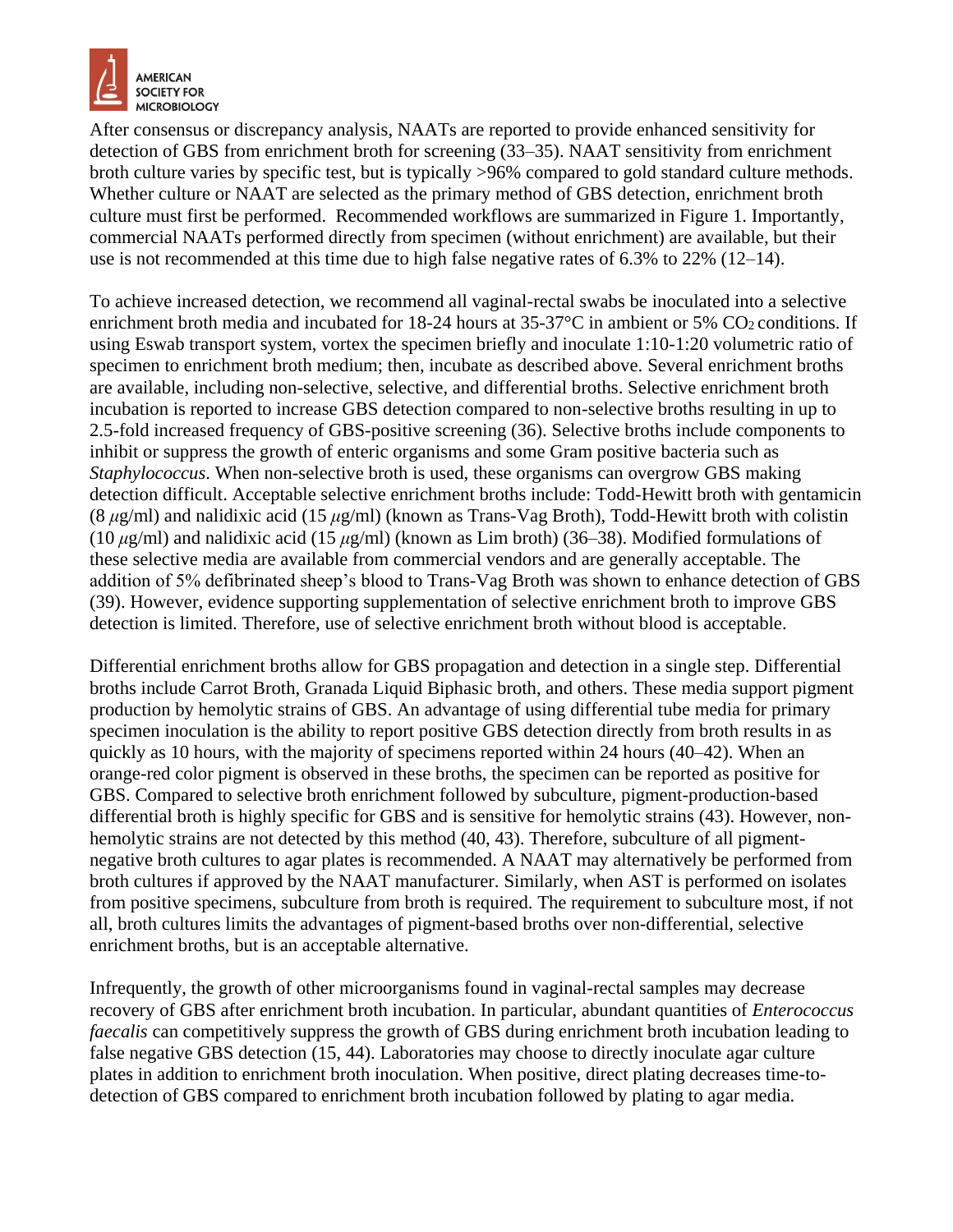

However, direct specimen plating alone, in the absence of enrichment broth culture, is unacceptable and should not be performed.

### **Recommendation:** *Culture media and GBS isolation methods should detect both hemolytic and nonhemolytic strains.*

After enrichment in broth medium, plating the enriched broth culture to an agar plate medium is recommended. Acceptable agar media include: Tryptic Soy Agar with 5% Sheep's Blood or Columbia Agar with 5% Sheep's Blood (referred to as 'blood agar plates'), Columbia Agar with colistin and nalidixic acid (CNA), and some differential or chromogenic media (6). Use of plates with selective agents may reduce growth of other normal flora enabling easier isolation of GBS. Non-selective blood agar plates are acceptable but may require a higher number of candidate isolate screening. When blood agar plates or CNA agar plates are used, candidate GBS isolates are large (>0.5mm after 24 hours), grey to white, translucent colonies with a narrow zone of beta-hemolysis or non-hemolytic. Nonhemolytic strains compose about 5-6% of GBS in screening specimens (45–47), therefore careful scrutiny for non-hemolytic isolates is recommended. Alternatively, hemolysis-enhancing media, such as GBS Detect (Hardy Diagnostics), is used to detect isolates that would be non-hemolytic on standard blood agar plates. Candidate isolates from any of these described media should be identified by an acceptable method described below. If no candidate isolates are observed after 24 hours of incubation, continue incubating and re-examine culture plates at 48 hours. After 48 hours, samples may be reported as negative for GBS if no candidate isolates are seen.

Chromogenic and differential media used in place of or in addition to agar media described above can facilitate GBS detection. These media use colony color changes to enable quick detection of candidate GBS colonies, but the mechanism of pigment production or color change differs between media. Some agars, such as Granada medium, utilize GBS's natural red-orange pigment production. However, these media do not detect non-hemolytic strains of GBS. A correlation between pigment production and hemolysis by GBS has been recognized for over 80 years (48–50). More recently, the *cyl* operon was determined to be responsible for production of pigment/hemolysin (51–54). Further, these two phenotypes (hemolysis and pigment production) are likely due to a single ornithine rhamnolipid molecule (55). Therefore, laboratory reagents exploiting pigment production for detection of GBS lack sensitivity for non-hemolytic strains and are not recommended unless non-pigmented colonies are also screened. For differential media, refer to the manufacturer's instructions for optimal growth conditions; in particular, an anaerobic growth environment is recommended for many pigment-production-based differential media.

Pigment-production-independent, chromogenic agars are acceptable for GBS screening. Examples of these media include: Brilliance GBS (Thermo Fisher Scientific), ChromID StrepB (bioMérieux), CHROMagar StrepB (CHROMagar Microbiology, Paris, France), and StrepB*Select* (Bio-Rad, Hercules, CA). If a commercially available chromogenic medium is used, the manufacturer's instruction for use should be followed. Incorrect incubation conditions and duration can alter visual interpretation of colonies growing on chromogenic media. Equivalent or even enhanced detection of GBS is reported using these media compared to blood agar plates or CNA (56–58). Specificity can be low and depends on the enrichment broth and specific chromogenic agar selected, with studies reporting up to 31% of target-color isolates identified as non-GBS (46, 59). Therefore, identification of candidate isolates is recommended from chromogenic agars.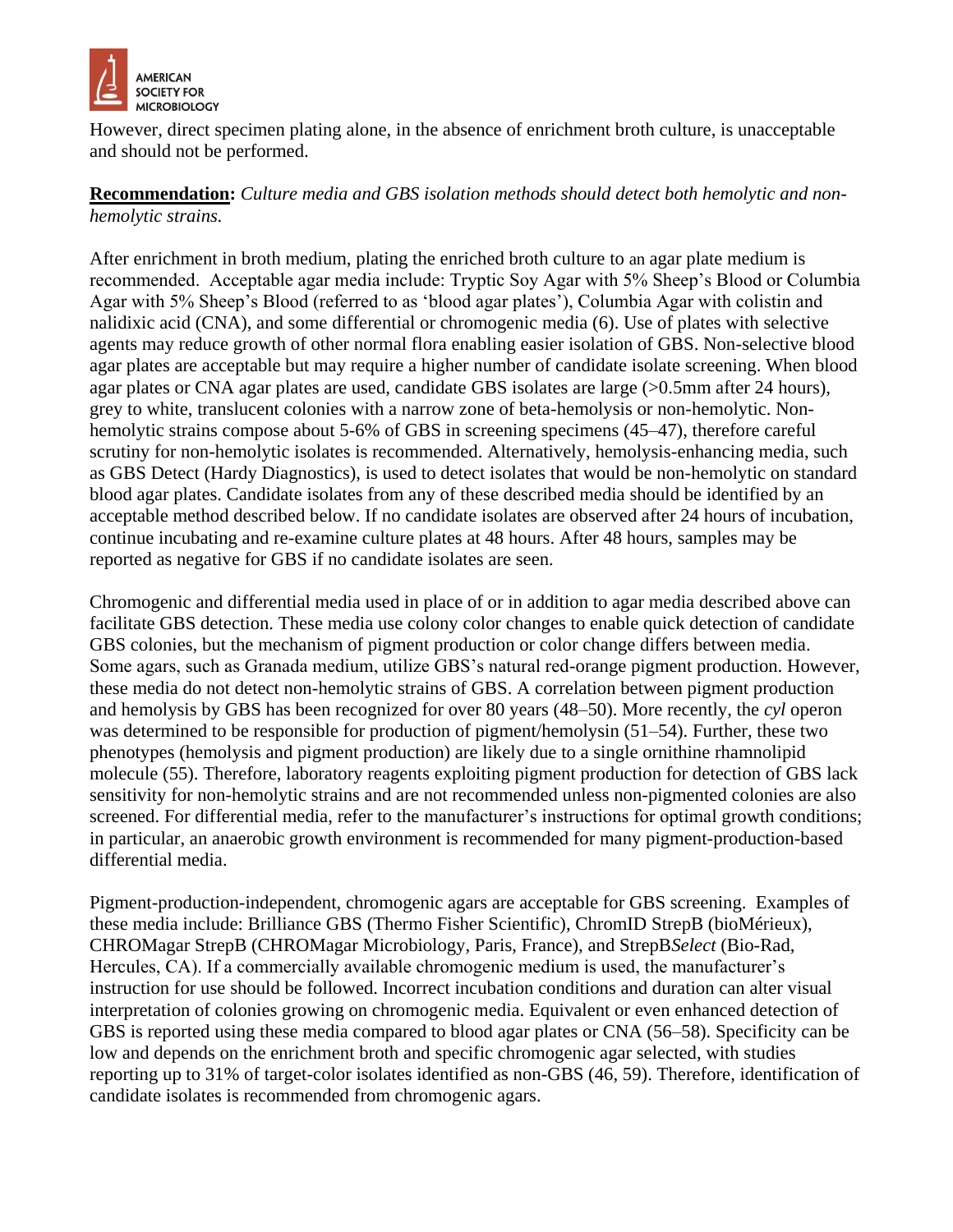

While some studies report modestly enhanced GBS detection using one agar medium over another, overall, detection of GBS is similar (57, 60). The choice of a non-selective medium, selective medium, differential medium, or chromogenic medium can be determined by individual labs. Cost, work-flow, labor, and downstream identification of candidate isolates should be evaluated when choosing a plated agar medium.

**Recommendation:** *Report GBS in any quantity from urine cultures from pregnant women during all trimesters.*

Urine cultures may be collected anytime during pregnancy. Infectious Diseases Society of America recommends collecting a urine culture early in pregnancy for evaluation of asymptomatic bacteriuria (GBS or other organism) (61). In addition to standard of care culture work-up for potential causes of urinary tract infection, ACOG recommends urine culture screening and reporting for GBS in any quantity from pregnant women (9). Treatment of significant quantities ( $\geq$ 100,000 CFU/ml) of GBS in symptomatic patients is recommended and can reduce risk of pyelonephritis, low birth weight, and preterm birth in asymptomatic mothers (9, 62). Even low quantities of GBS in urine specimens correlate with anogenital colonization, increased risk of intrapartum colonization, and increased risk of neonatal EOD (9, 63–65). While treatment is not recommended for lower concentrations of asymptomatic GBS bacteriuria, any quantity is an indication for intrapartum prophylaxis.

Isolating and identifying GBS in any quantity from all urine cultures is labor intensive and will result in increased laboratory costs. Further, reporting low abundance GBS bacteriuria is not clinically indicated for most patients (e.g. most males and non-pregnant females). Specimens collected from pregnant women that require reporting of GBS in any quantity should be labeled or otherwise indicated during the ordering or collection process. Discussion with physicians is recommended to determine an optimal approach to communicating to the laboratory which specimens are collected from pregnant females. Unique test codes for ordering obstetric urine cultures, order indications or selection options built into an order form, or order comments are examples of approaches that may be used. Alternatively, GBS reporting on all urine cultures collected from females of reproductive age is acceptable. If the latter approach is used, communication with providers and reporting results with interpretative comments is recommended to acknowledge that treatment is not needed in many cases.

# **IDENTIFICATION**

**Recommendation**: *Acceptable phenotypic and proteomic methods of identification of candidate isolates include CAMP test, latex agglutination, and mass spectrometry*.

Candidate isolates detected on agar media can be identified by several acceptable phenotypic methods. Previously, candidate isolates were presumptively identified as GBS if they were catalase negative and produced a positive Christie, Atkins, and Munch-Peterson (CAMP) factor reaction (66). This method is still acceptable practice but increases time-to-results due to an extra 18-24hr aerobic incubation for the CAMP factor test (67). Modified CAMP tests improve time-to-results using preparations of beta-lysin from *Staphylococcus aureus* and well isolated candidate colonies of GBS. For example, rapid spot-CAMP methods are performed in less than an hour and have demonstrated high specificity for GBS (68).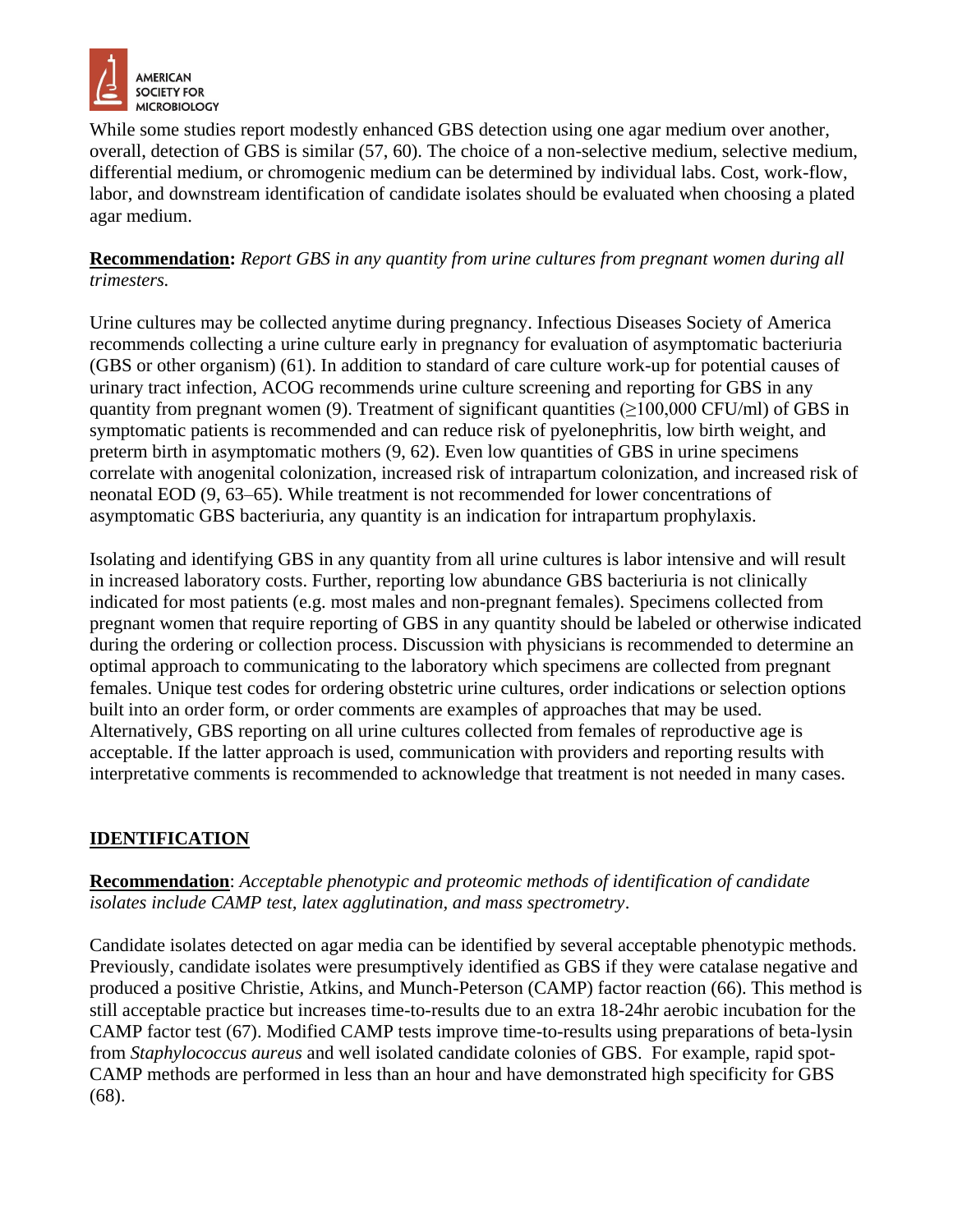

Latex agglutination reagents detect group-specific carbohydrate antigens. *Streptococcus* species are grouped according to carbohydrate antigens, also known as Lancefield typing (69). Detecting Group B antigens is consistent with identification of *Streptococcus agalactiae* and is an acceptable detection method. However, these reagents also react with cell wall components of some strains of *S. pseudoporcinus* and *Streptococcus halichoeri*, yielding a positive interpretation for presence of Group B *Streptococcus*. The role of *S. pseudoporcinus* and *S. halichoeri* is discussed below.When using latex agglutination reactions for detection of GBS, performing pyrrolidonyl arylamidase (PYR) is recommended. *S. agalactiae* is PYR test reaction-negative. Isolates yielding positive Group B antigen agglutination and positive PYR are consistent with *S. halichoeri* or *S. pseudoporcinus* (70–72). However, a negative PYR reaction does not rule-out *S. pseudoporcinus* (72).

Matrix-assisted laser desorption/ionization time-of-flight mass spectrometry (MALDI) is a specific method to identify *S. agalactiae*. This method also enables differentiation between *S. agalactiae* and *S. halichoeri* or *S. pseudoporcinus* (73).

Identification of GBS is possible directly from enrichment broth, without sub-culturing to agar plated medium. FDA-approved or -cleared molecular assays are commercially available for detection of GBS from enrichment broth (LIM or other) and are acceptable methods for GBS screening.

**Recommendation**: *Nucleic acid amplification-based identification of GBS from enrichment broth is acceptable, but not sufficient for all patients.*

Identification of GBS is possible directly from enrichment broth culture, without sub-culturing to agar plate media. FDA-cleared molecular assays are commercially available for detection of GBS from enrichment broth (LIM or other) and are acceptable methods for GBS screening. We do not recommend direct from specimen NAAT (without enrichment). While direct NAAT is more rapid than enrichment culture followed by NAAT, direct from specimen amplification remains fraught with low sensitivity and high rates of false negative results (12, 13).

NAAT sensitivity from enrichment broth culture varies by specific test but is typically >96% compared to gold standard culture methods. Specificity of molecular methods is relatively low (~88-96%) compared to culture (33–35, 74). These additional positives may be true positives due to increased sensitivity of NAAT compared to culture, false-positive detection due to cross-reaction of primers or probes, or a combination of both. After consensus or discrepancy analysis, NAATs demonstrate improved detection of GBS from enrichment broth culture of screening specimens (33–35). Molecular assays typically require less than 5 minutes of hands-on-time for a single sample and sample batching increases efficiency (75). Some high-throughput assays, such as the NeuMoDX 288, can support testing of >100 samples at once, enabling improved workflow for high-volume screening laboratories and faster results compared to culture (76).

The greatest limitation of NAAT for detection and identification of GBS is the lack of organism isolation for AST. Specifically, pregnant women who cannot receive penicillin or cefazolin for intrapartum prophylaxis, typically due to severe penicillin allergy, require GBS AST and therefore NAAT, alone, is not sufficient. In these women, clindamycin is the preferred antibiotic for prophylaxis, and intravenous vancomycin is a less desirable alternative. However, due to increasing rates of clindamycin resistance, confirmation of isolate susceptibility by laboratory testing is needed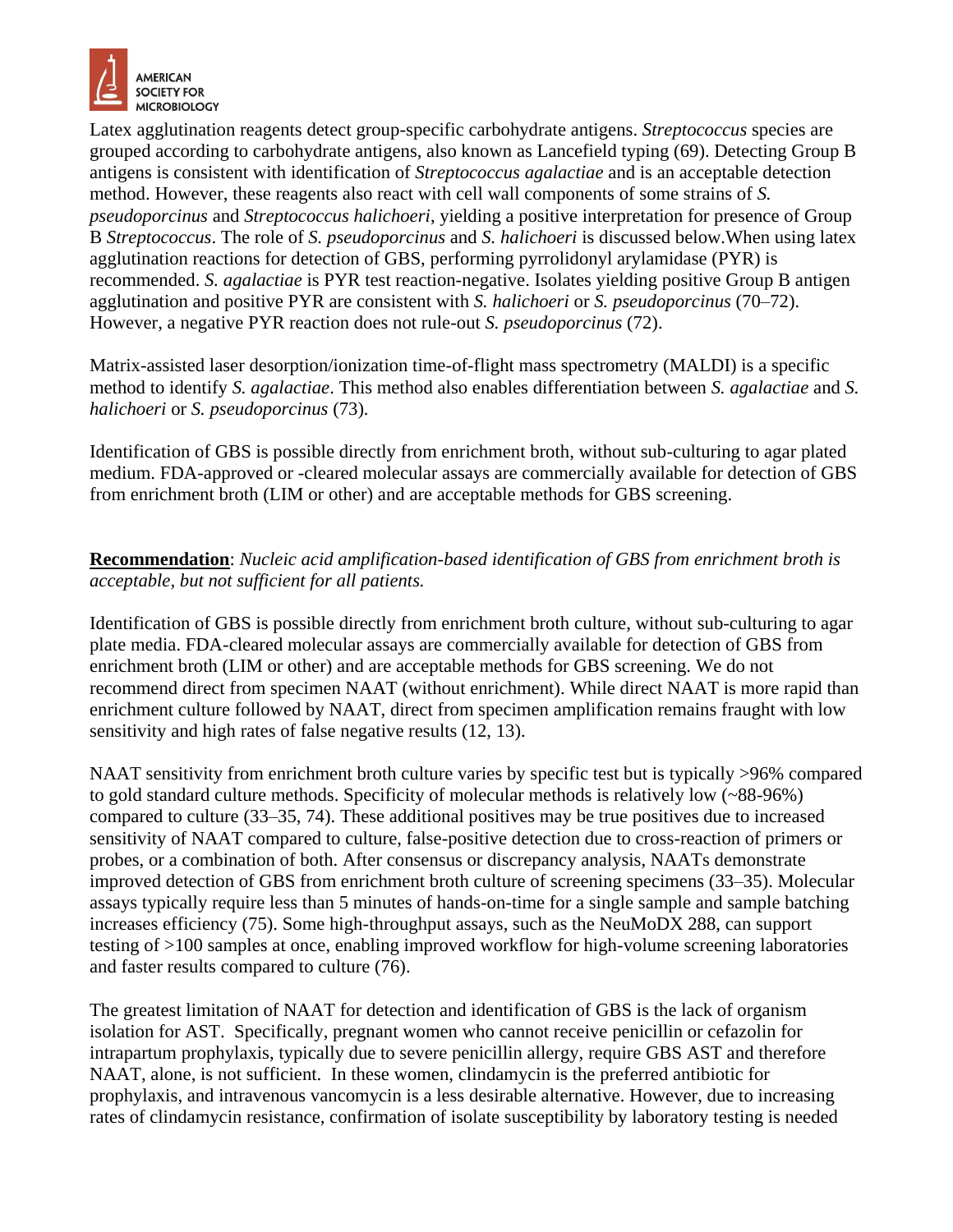

prior to clindamycin use. Therefore, laboratories utilizing a NAAT as the primary detection/identification method should reflex positive specimens requiring AST for subculture to agar media.

**Recommendation**: *Latex agglutination directly from enrichment broth and direct-from-specimen immunoassays are unacceptable methods for GBS detection.*

In addition to NAAT, other culture-independent methods of detection and identification of GBS from enrichment broth have been evaluated, but are not recommended. Latex agglutination performed on enrichment broth culture is reported to have high specificity (>99%), but variable sensitivity ranging from 65-99% (20, 44, 77). The high sensitivity reported in some studies suggests direct latex agglutination testing on enrichment broth may be a less expensive alternative to NAAT. However, due to the variable performance reported we do not recommend this method. Optical immunoassays and immunochromatography methods used on primary specimen and from enrichment broth were also explored. These approaches demonstrated unacceptable performance direct-from-specimen and reduced sensitivity from enrichment broth compared to culture (78–81). Previously available commercial immunoassays are largely discontinued and remaining methods are not recommended.

# **ANTIMICROBIAL SUSCEPTIBILITY TESTING**

**Recommendation:** *Perform antimicrobial susceptibility testing on all GBS isolates from pregnant women with severe penicillin allergy.* 

Intravenous penicillin remains the preferred agent for intrapartum prophylaxis and is recommended for non-penicillin-allergic women who meet criteria for intrapartum GBS prophylaxis. Additionally, ACOG 2019 guidelines recommend women with non-severe penicillin allergies may be treated with first generation cephalosporins, including cefazolin (9). *Streptococcus agalactiae* and other betahemolytic streptococci remain predictably susceptible to penicillin and cefazolin (82). Therefore, routine AST is not required prior to administration of these agents.

Clindamycin is the recommended agent for prophylaxis of women with severe penicillin allergy (9). Rates of resistance to both erythromycin and clindamycin are increasing with recent studies reporting 15%->40% clindamycin-resistant isolates (8, 83–85). Erythromycin and clindamycin resistance testing is recommended by Clinical and Laboratory Standards Institute (CLSI). Testing methods include disk diffusion or broth microdilution CLSI reference methods, an FDA-cleared automated AST platform, or FDA-cleared agar gradient diffusion methods (82). Laboratories should perform AST for both erythromycin and clindamycin in cases of severe penicillin allergy, but, of the two antimicrobials, only clindamycin should be reported in the laboratory results. Erythromycin is used as screening tool for possible inducible clindamycin resistance. Specifically, isolates demonstrating erythromycin resistance and clindamycin-susceptible or clindamycin-intermediate results must be further tested for inducible clindamycin resistance. Acceptable methods of inducible clindamycin resistance testing include disk diffusion D-zone test, broth microdilution, or inducible clindamycin screening methods incorporated in some FDA-cleared AST platforms (82, 86, 87). Inducible resistance testing can be performed from subculture plates after confirmation of candidate isolates or from subculture after AST ("purity plates"). Inducible clindamycin resistance has been reported in about a third of all clindamycinresistant isolates (8).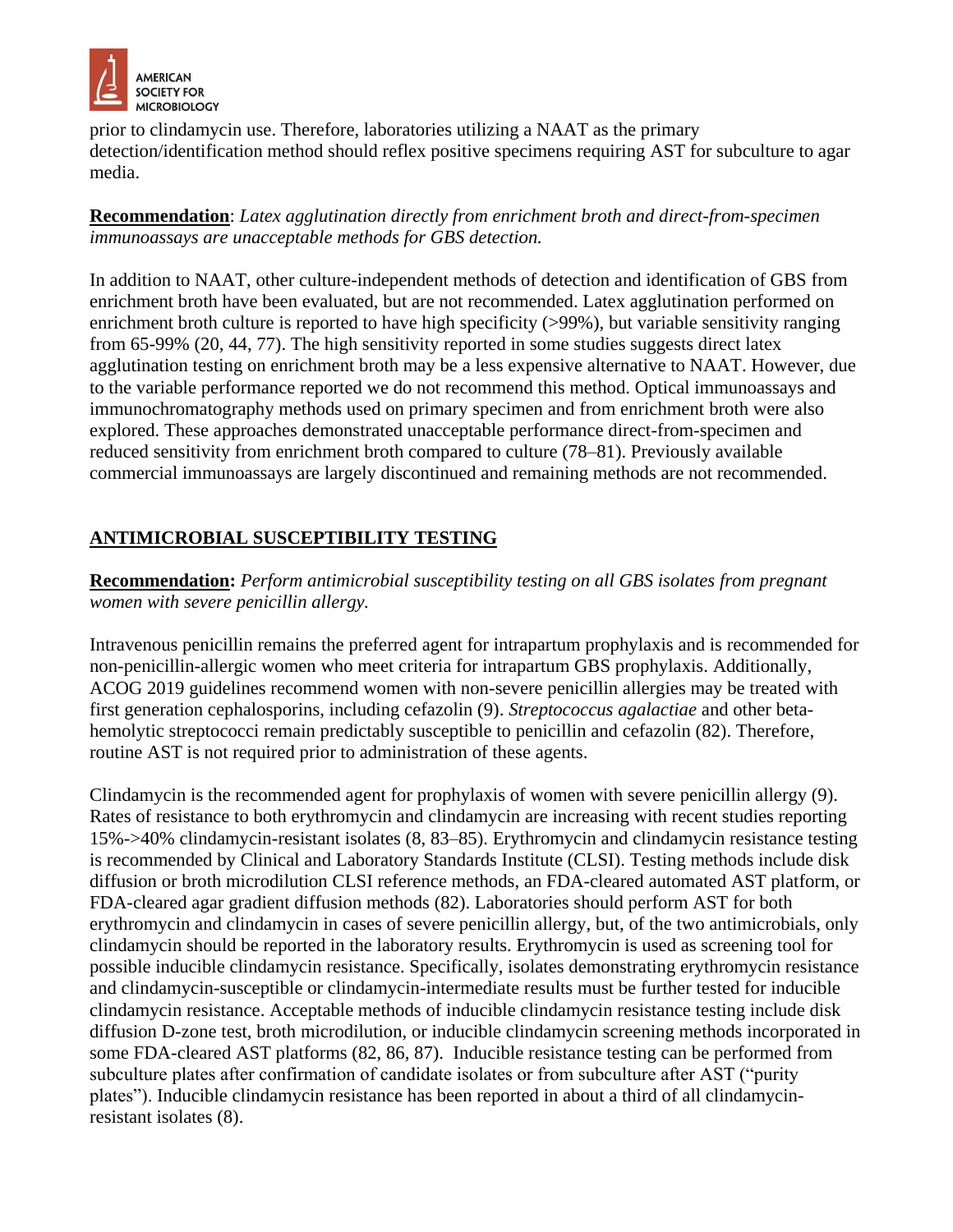

AST is recommended for all *S. agalactiae* isolates from pregnant women with high risk penicillin allergy. When AST is performed to guide intrapartum prophylaxis for severely penicillin-allergic patients, we recommend reporting results for the following agents: clindamycin (including inducible clindamycin) and vancomycin. Reporting of vancomycin may be considered if the isolate is not clindamycin susceptible and if the patient is penicillin allergic. A laboratory may also choose to add a comment to the vancomycin report stating that vancomycin may be an acceptable alternative if the isolate displays resistance to clindamycin. Additional or alternative agent reporting may be considered at individual institutions, but is not broadly recommended. Laboratories must develop methods to ensure AST is performed for all at-risk patients. A laboratory may consider performing AST on all GBS from all positive pre-natal and intrapartum screening tests. This approach does not rely on a penicillin allergic woman being properly identified by the ordering physician and improves laboratory epidemiology of GBS antimicrobial resistance. However, testing of all GBS isolates may not be feasible in many locations due to workflow, resource, and financial considerations. If AST is not automatically performed on all GBS screening isolates, penicillin allergic patients with severe allergies must be identified in laboratory requisitions for screening cultures. We recommend GBS screening culture orders include indication of penicillin allergy as a mandatory field in electronic orders.

Urine culture isolates from penicillin-allergic pregnant women should, similarly, be tested for clindamycin resistance, with the understanding that clindamycin is inappropriate for treatment of a urinary tract infection, but, rather, could be used as intrapartum prophylaxis. GBS in this situation is a marker of high level of colonization of the vaginal tract, rather than a marker of a urinary tract infection. Identifying specimens collected from pregnant women is more difficult for urine cultures. AST on all GBS isolates from urine collected from women of reproductive age is acceptable. Communication with physicians and a reporting comment are recommended to emphasize that clindamycin is not an appropriate drug for treating urinary tract infections and is only reported for guidance of intrapartum prophylaxis (9). Alternatively, urine cultures may incorporate two clinical indications on laboratory requisitions: pregnancy status and penicillin allergy. Some institutions offer obstetric urine cultures to be ordered for pregnant women in place of a routine urine culture. The decision of how to identify samples requiring AST on GBS isolates from urine should be made based on the needs and population of each institution.

# **DISCUSSION**

Despite strong recommendations for screening and prophylactic treatment for GBS, neonatal disease remains a leading cause of infection and death in the United States (6). Despite universal GBS screening recommendations for all pregnant women without risk-based indication for intrapartum prophylaxis, approximately 81% of neonatal GBS disease are from mothers who had negative screening cultures, suggesting inadequate sensitivity of culture or late onset changes in the mother's GBS colonization (88). The 2010 CDC guidelines and our recommendations, above, include provisions for using NAAT for GBS screening from enrichment broth, potentially with increased sensitivity compared to culture-only methods (6). There are several FDA-cleared molecular testing platforms that vary considerably in specificity but do have sensitivities often greater than 96% (33). While culture remains the gold standard, recent studies report highly variable culture sensitivities compared to NAAT, indicating sensitivity of culture may be as low as 53 to 70% (33, 74, 89).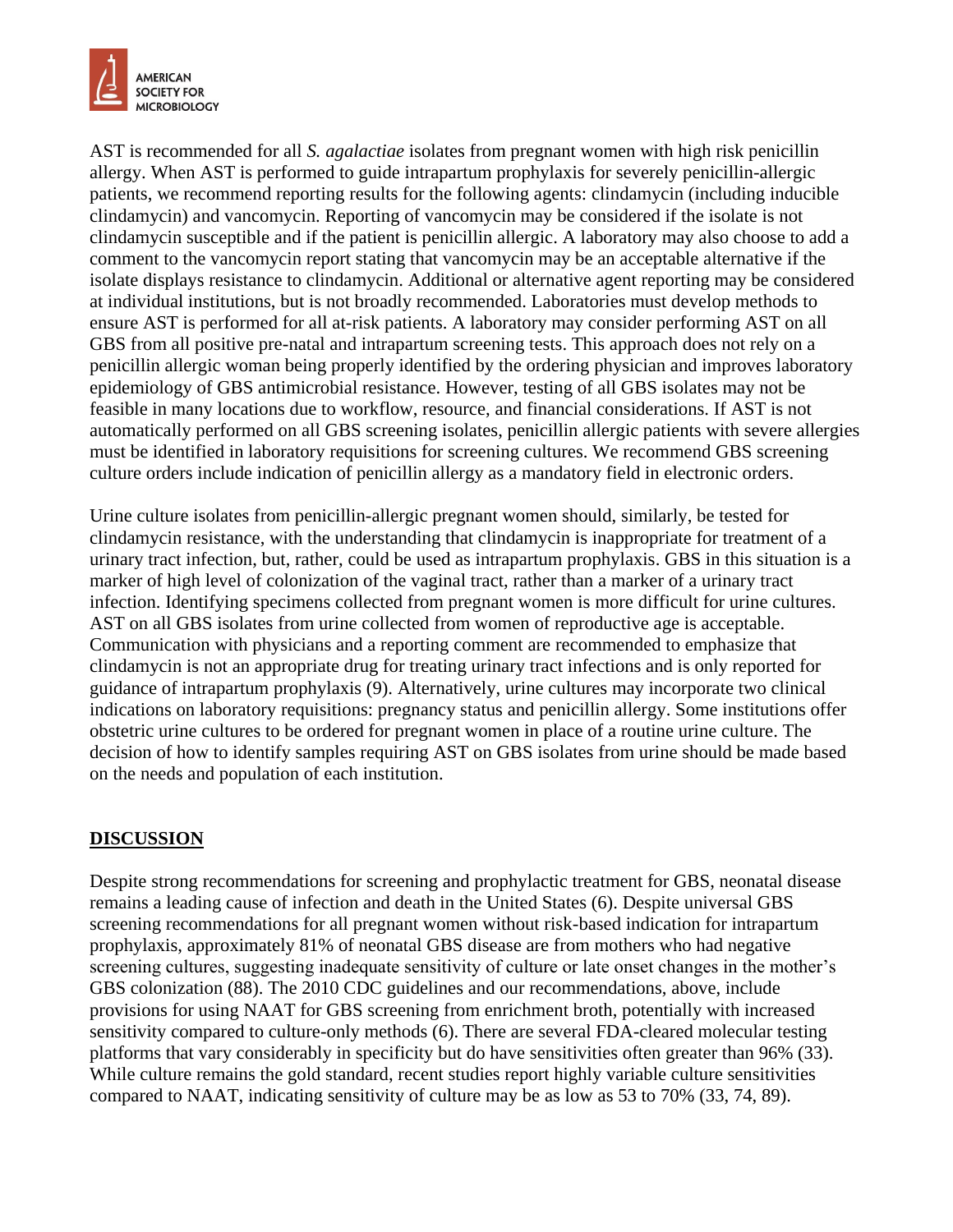

NAAT for GBS detection and identification is sensitive, but also has limitations. Genotypic amplification assays use primers and probes to hybridize specific locations within the genome of the organism of interest. Infrequently, target GBS may contain sequence diversity, mutations, or deletions at the primer or probe target site causing false-negative results (90). In these cases, culture detects a low proportion of isolates missed by molecular detection. Molecular assays also may yield invalid results due to inhibition of the amplification reaction or other cause of test failure (74). Repeat molecular testing or reflex to culture is recommended for samples with invalid or indeterminate results. However, if NAAT is used as the primary laboratory method of detection and identification of GBS, reflex to culture is not required for every negative specimen.

NAATs are rapid, requiring approximately 1-2 hours depending on the platform. However, all FDAcleared NAATs still require enrichment broth culture, except the Cepheid Xpert® GBS test (for intrapartum use) (34). Despite the continued need for the enrichment broth step, NAATs enable faster turn-around-time for GBS detection when compared to culture-only workflows which typically require 24-48 hours for growth and identification after enrichment broth. Intrapartum direct-from-specimen is used in some institutions and potential positive impacts are reported. For example, Babu et al. compared intrapartum, direct-from-specimen NAAT to culture in women presenting early in labor and without preexisting indications for intrapartum antibiotic prophylaxis. Of the 158 women included, NAAT was positive in 27/30 culture-positive cases (90% sensitivity) and 81% of patients with positive GBS screen by a NAAT did not receive intrapartum antibiotics. Further, 81% of women with a positive GBS screen delivered their baby >3 hours after specimen collection; enough time for a NAAT to have been performed (91). This study highlights the potential impact of using a rapid NAAT to detect GBS colonization at time of delivery in women who would not otherwise have received prophylaxis. In our current recommendations, we do not recommend use of direct-from-specimen, intrapartum NAAT due to poor sensitivity, low negative predictive value, and insufficient supporting evidence to date. However, this is an evolving area for GBS screening that may provide benefit if testing is performed cautiously and results are interpreted conservatively. Evidence-based studies are needed to evaluate when, how, and if a direct-from-specimen NAAT should be used.

Regarding cost, culture is about 10 times less expensive than PCR and detection rates are similar to culture (92). Despite the increase in cost of testing, El Helali et al. determined that using an intrapartum NAAT resulted in significantly reduced likelihood of neonatal GBS infection and, thus, reduction of severe cases, in their population. They attributed this to high sensitivity and negative predictive values of NAAT resulting in decreased costs to treat GBS-infected newborns from \$146,057 to \$25,433 over the study period (92). While NAAT is an effective method for detecting GBS, the primary limitation is the inability to determine antimicrobial susceptibilities of the bacteria, which is particularly important in women with penicillin allergies or in geographic areas in which the susceptibility of GBS to the macrolides and lincosamides has substantially decreased. Therefore, culture remains a critical component of laboratory testing for GBS.

As an important component of GBS detection in culture, we recommend isolation and detection of non-hemolytic GBS strains. However, it should be noted that the role of non-hemolytic strains in invasive disease is debated. Hemolysis is associated with virulence but is not the sole determinant of virulence (54, 55, 93–95). Rodriguez-Granger and colleagues reported only 1% of invasive GBS isolates from EOD were non-hemolytic in their study. The CDC reported 4% of total isolates from invasive EOD were non-hemolytic during a study period from 2006-2008 (6). Both reports are lower than the typically reported 5% frequency of non-hemolytic strains isolated from maternal GBS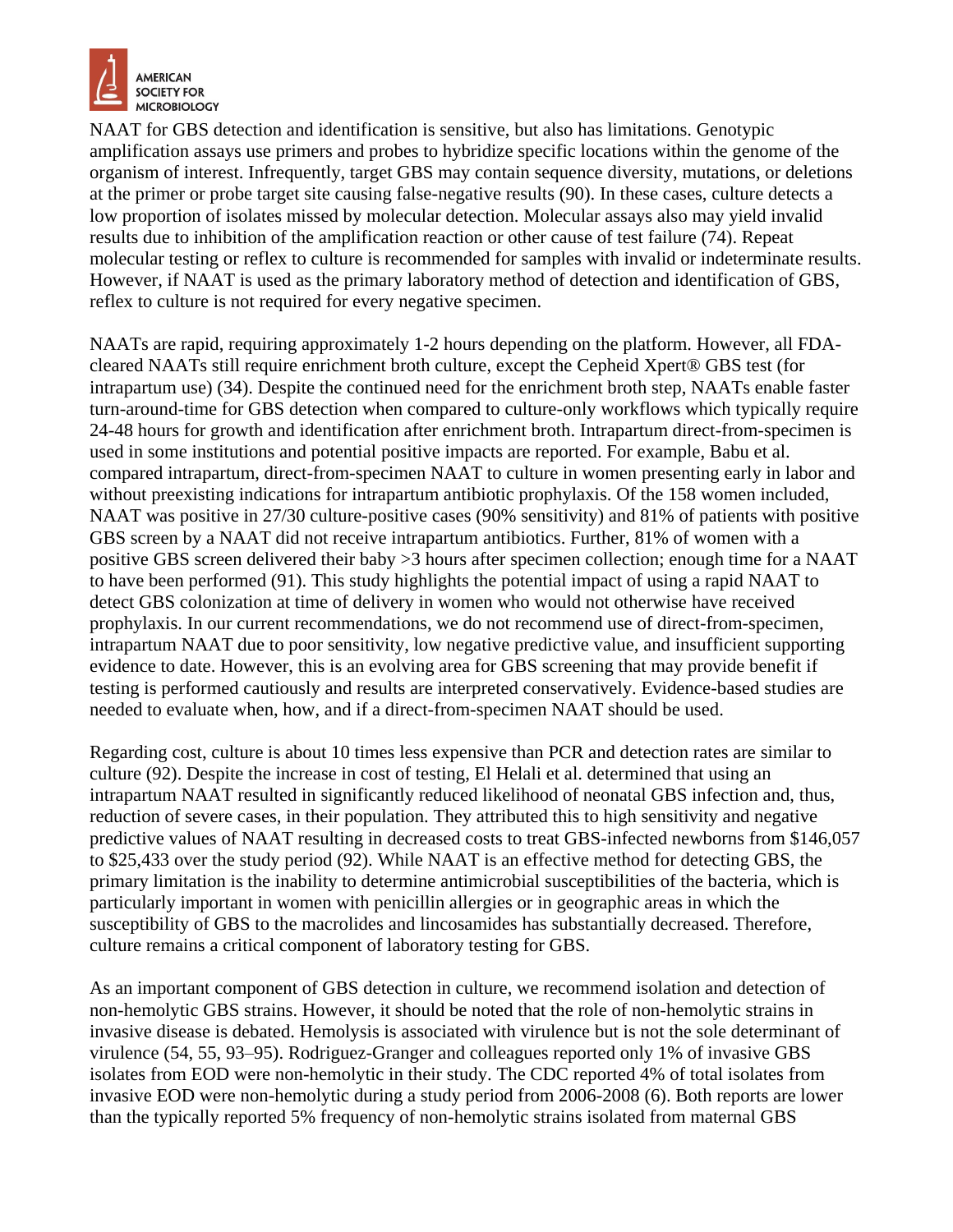

screening. However, neither study specifically compared the proportion of non-hemolytic isolates detected in maternal colonization screening for their same geographic population. While these data suggest the proportion of non-hemolytic isolates causing invasive disease may be reduced compared to the overall frequency of non-hemolytic strains, we cannot definitively make this conclusion. Importantly, both studies identified non-hemolytic strains from cases of invasive EOD. In contrast, Adler et al reported 7% of strains from neonatal/peripartum infections to be non-hemolytic, a disproportionately high fraction compared to the 0% of non-hemolytic strains detected from vaginal swabs in this study (96). Another possibility is that hemolytic strains are responsible for initial infection and become non-hemolytic while in the neonatal host. Sigge et al. described a single case of non-hemolytic and hemolytic strain heterogeneity in a GBS isolate from a newborn with EOD and whose mother was colonized with only a hemolytic strain, suggesting loss of hemolysis may occur after neonatal invasion (97). Taken together, we concluded that the risk of invasive EOD may be lower when mothers are colonized with non-hemolytic strains compared to mothers colonized with hemolytic strains of GBS. However, non-hemolytic strains likely cause a proportion of EOD. Therefore, we recommend GBS screening methods include detection of non-hemolytic strains.

The majority of GBS strains isolated in human specimens are *S. agalactiae* and "GBS" is often used synonymously with *S. agalactiae*. However, bacterial strains from two additional species of *Streptococcus* positively react with immunoglobulin against the Lancefield Group B antigen leading to their identification as GBS (98). In the absence of distinct biochemical reactions, identification by MALDI, or 16S rRNA gene sequencing, group B-positive *S. agalactiae*, *S. pseudoporcinus* (previously part of the *S. porcinus* species), and *S. halichoeri* are difficult to distinguish. Recent reports indicate these non-*agalactiae* streptococcal species may each account for about 2.5% of beta-hemolytic, group B antigen-positive strains in prenatal screening cultures (72, 99). Colonization rates of *S. pseudoporcinus* detected in GBS screening specimens are typically 1-2%, but can vary in different populations (73, 99). Stoner et al reported 5.4% of non-pregnant women of reproductive were vaginally or rectally colonized with *S. pseudoporcinus*. Notably, colonization rates with GBS were also higher in this study than typically reported (54.8%) (100). The clinical significance of detecting and identifying *S. pseudoporcinus* and *S. halichoeri* in pre-natal screening specimens is not well understood. Increased rates of pre-term rupture of membranes and spontaneous preterm birth are reported in mothers colonized with *S. pseudoporcinus* compared to GBS-negative mothers or mothers colonized with *S. agalactiae* (99, 101). *S. halichoeri* was reported as the etiologic agent in cases of cellulitis and empyema, indicating its potential as a rare pathogen (102, 103). However, the relevance of *S. halichoeri* detection during pregnancy is not established.

Differentiation of GBS is most easily performed from cultured isolates. *S. halichoeri* tests positive for PYR, enabling rapid biochemical differentiation from *S. agalactiae*, while *S. pseudoporcinus* produces variable PYR reactions (71–73). MALDI and gene sequencing can distinguish PYR negative, group Breacting *S. pseudoporcinus* from *S. agalactiae*. Detection or exclusion of *S. pseudoporcinus* and *S. halichoeri* is not thoroughly evaluated for most commercial NAATs. Accurate identification and reporting of group B-positive isolates will aid future investigations toward elucidating the clinical role of non-*agalactiae* GBS. Currently, there is insufficient evidence for the role of non-*agalactiae* GBS in pregnancy and neonatal health. Therefore, differentiation and reporting of *S. pseudoporcinus*, *S. halichoeri*, and *S. agalactiae* are not strongly recommended for all laboratories at this time, but may be considered by individual laboratories.

# **CONCLUSIONS**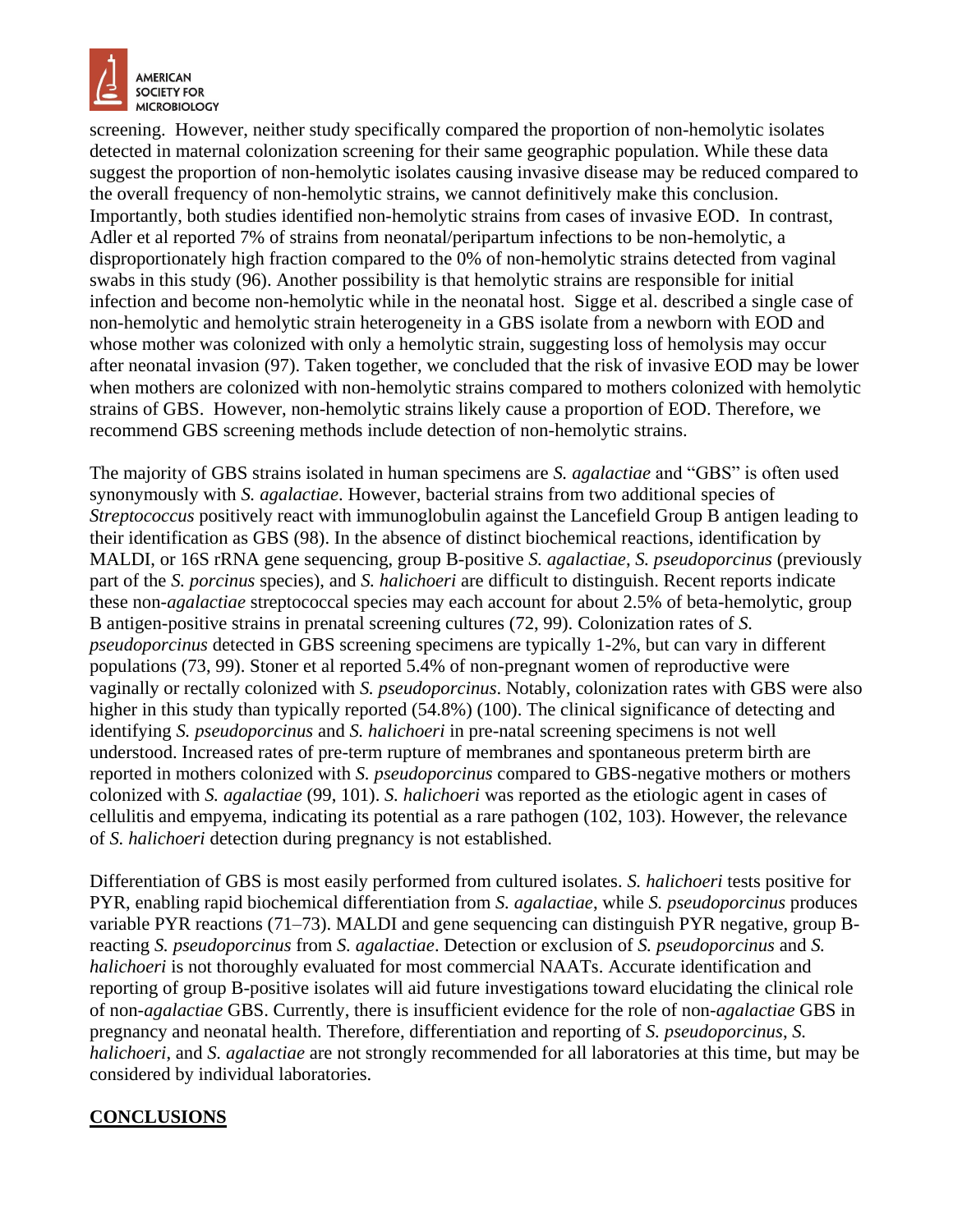

In 2019, ASM accepted the responsibility of updating the best practice clinical laboratory guidelines for GBS screening in pregnancy, previously published in 2010. Clinical and laboratory studies over the past decade support continued application of prior procedures for GBS screening specimen collection, organism detection, and identification. Laboratory methods for GBS screening have not changed substantially over the past decade and culture remains the gold standard method. In the current guidelines, we acknowledge molecular methods of GBS detection and identification as techniques that are routinely used today. NAAT from enrichment broth culture shortens time to detection compared to culture-alone and MALDI-TOF MS is the principal method of bacterial identification in many laboratories. These advancements improve the turn-around-time of GBS screening assays and simplify laboratory workflow. However, there are currently insufficient data to recommend direct-fromspecimen testing by NAAT and further studies and evidence-based reviews are required to determine optimal use of NAAT for GBS testing. Finally, we emphasize the importance of culture remaining as hallmark steps in GBS screening, including the need for broth enrichment from all specimens and cultivation of GBS for susceptibility testing.

### **REFERENCES**

- 1. Baker CJ, Barrett FF. 1974. Group B Streptococcal Infections in Infants: The Importance of the Various Serotypes. JAMA J Am Med Assoc 230:1158–1160.
- 2. Horn KA, Meyer WT, Wyrick BC, Zimmerman RA. 1974. Group B streptococcal neonatal infection. JAMA 230:1165–7.
- 3. Zangwill KM, Schuchat A, Wenger JD. 1992. Group B streptococcal disease in the United States, 1990: report from a multistate active surveillance system. MMWR CDC Surveill Summ 41:25–32.
- 4. Boyer KM, Gotoff SP. 1986. Prevention of Early-Onset Neonatal Group B Streptococcal Disease with Selective Intrapartum Chemoprophylaxis. N Engl J Med 314:1665–1669.
- 5. American College of Obstetrics and Gynecologists. 1996. ACOG committee opinion. Prevention of early-onset group B streptococcal disease in newborns. Number 173--June 1996. Committee on Obstetric Practice. American College of Obstetrics and Gynecologists. Int J Gynaecol Obstet 54:197–205.
- 6. Verani JR, McGee L, Schrag SJ. 2010. Prevention of perinatal group B streptococcal disease revised guidelines from CDC, 2010. Morb Mortal Wkly Rep 59:1–31.
- 7. Halsey NA, Chesney PJ, Gerber MA, Gromisch DS, Kohl S, Marcy SM, Marks MI, Murray DL, Overall J, Pickering LK, Whitley RJ, Yogev R, Peter G, Baker CJ, Berkelman RL, Breiman R, Hardegree MC, Jacobs RF, MacDonald NE, Orenstein WA, Rabinovich NR, Oh W, Blackmon LR, Fanaroff AA, Kirkpatrick B V., MacDonald HM, Miller CA, Papile A, Shoemaker CT, Speer ME, Johnson P, Greene MF, McMillan DD, Rowley D, Wright LL, Langer JC. 1997. Revised guidelines for prevention of early-onset group B streptococcal (GBS) infection. Pediatrics.
- 8. Nanduri SA, Petit S, Smelser C, Apostol M, Alden NB, Harrison LH, Lynfield R, Vagnone PS, Burzlaff K, Spina NL, Dufort EM, Schaffner W, Thomas AR, Farley MM, Jain JH, Pondo T,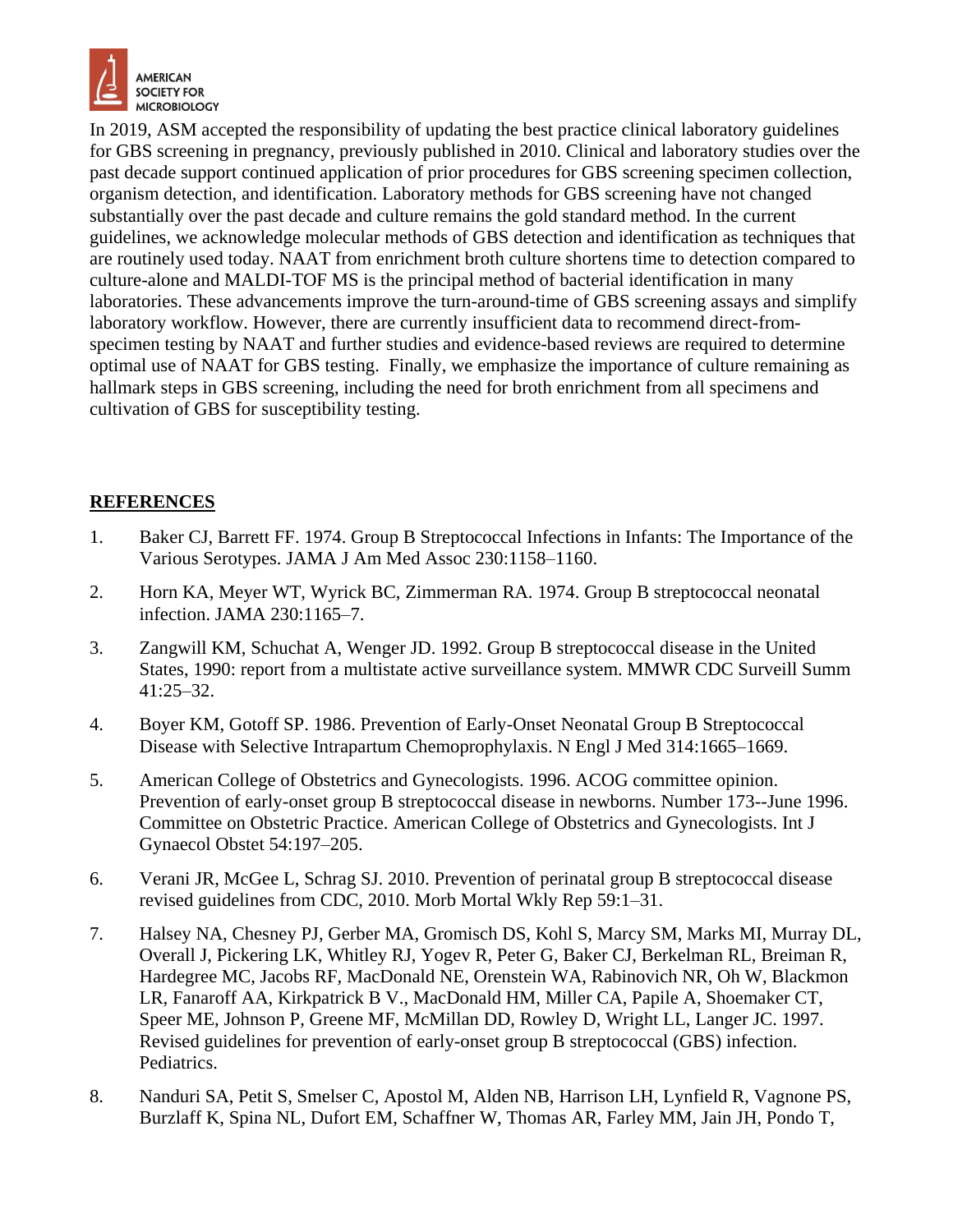

McGee L, Beall BW, Schrag SJ. 2019. Epidemiology of Invasive Early-Onset and Late-Onset Group B Streptococcal Disease in the United States, 2006 to 2015: Multistate Laboratory and Population-Based Surveillance. JAMA Pediatr 173:224–233.

- 9. Committee on Obstetric Practice. 2019. Prevention of early-onset group B streptococcal disease in newborns. Obstet Gynecol 134:e19–e40.
- 10. Puopolo KM, Lynfield R, Cummings JJ. 2019. Management of infants at risk for group B streptococcal disease. Pediatrics 144.
- 11. Martin JA, Osterman MJK, Kirmeyer SE, Gregory ECW. 2015. Measuring gestational age in vital statistics data: Transitioning to the obstetric estimate. Natl Vital Stat Reports 64:1–20.
- 12. Alfa MJ, Sepehri S, De Gagne P, Helawa M, Sandhu G, Harding GKM. 2010. Real-time PCR assay provides reliable assessment of intrapartum carriage of group B *Streptococcus*. J Clin Microbiol 48:3095–9.
- 13. Plainvert C, El Alaoui F, Tazi A, Joubrel C, Anselem O, Ballon M, Frigo A, Branger C, Mandelbrot L, Goffinet F, Poyart C. 2018. Intrapartum group B *Streptococcus* screening in the labor ward by Xpert® GBS real-time PCR. Eur J Clin Microbiol Infect Dis 37:265–270.
- 14. Feuerschuette OHM, Silveira SK, Cancelier ACL, da Silva RM, Trevisol DJ, Pereira JR. 2018. Diagnostic yield of real-time polymerase chain reaction in the diagnosis of intrapartum maternal rectovaginal colonization by group B *Streptococcus*: a systematic review with meta-analysis. Diagn Microbiol Infect Dis 91:99–104.
- 15. Dunne WM, Holland-Staley CA. 1998. Comparison of NNA agar culture and selective broth culture for detection of group B streptococcal colonization in women. J Clin Microbiol 36:2298–300.
- 16. El Aila NA, Tency I, Claeys G, Saerens B, Cools P, Verstraelen H, Temmerman M, Verhelst R, Vaneechoutte M. 2010. Comparison of different sampling techniques and of different culture methods for detection of group B *Streptococcus* carriage in pregnant women. BMC Infect Dis 10.
- 17. Philipson E, Palermino D, Robinson A. 1995. Enhanced Antenatal Detection of Group B *Streptococcus* Colonization. Obstet Gynecol 85:437–439.
- 18. Votava M, Tejkalová M, Drábková M, Unzeitig V, Braveny I. 2001. Use of GBS media for rapid detection of group B streptococci in vaginal and rectal swabs from women in labor. Eur J Clin Microbiol Infect Dis 20:120–2.
- 19. Dillon HC, Gray E, Pass MA, Gray BM. 1982. Anorectal and vaginal carriage of group B streptococci during pregnancy. J Infect Dis 145:794–9.
- 20. Platt MW, McLaughlin JC, Gilson GJ, Wellhoner MF, Nims LJ. 1995. Increased recovery of group B *Streptococcus* by the inclusion of rectal culturing and enrichment. Diagn Microbiol Infect Dis 21:65–8.
- 21. Quinlan JD, Hill DA, Maxwell BD, Boone S, Hoover F, Lense JJ. 2000. The necessity of both anorectal and vaginal cultures for group B *Streptococcus* screening during pregnancy. J Fam Pract 49:447–8.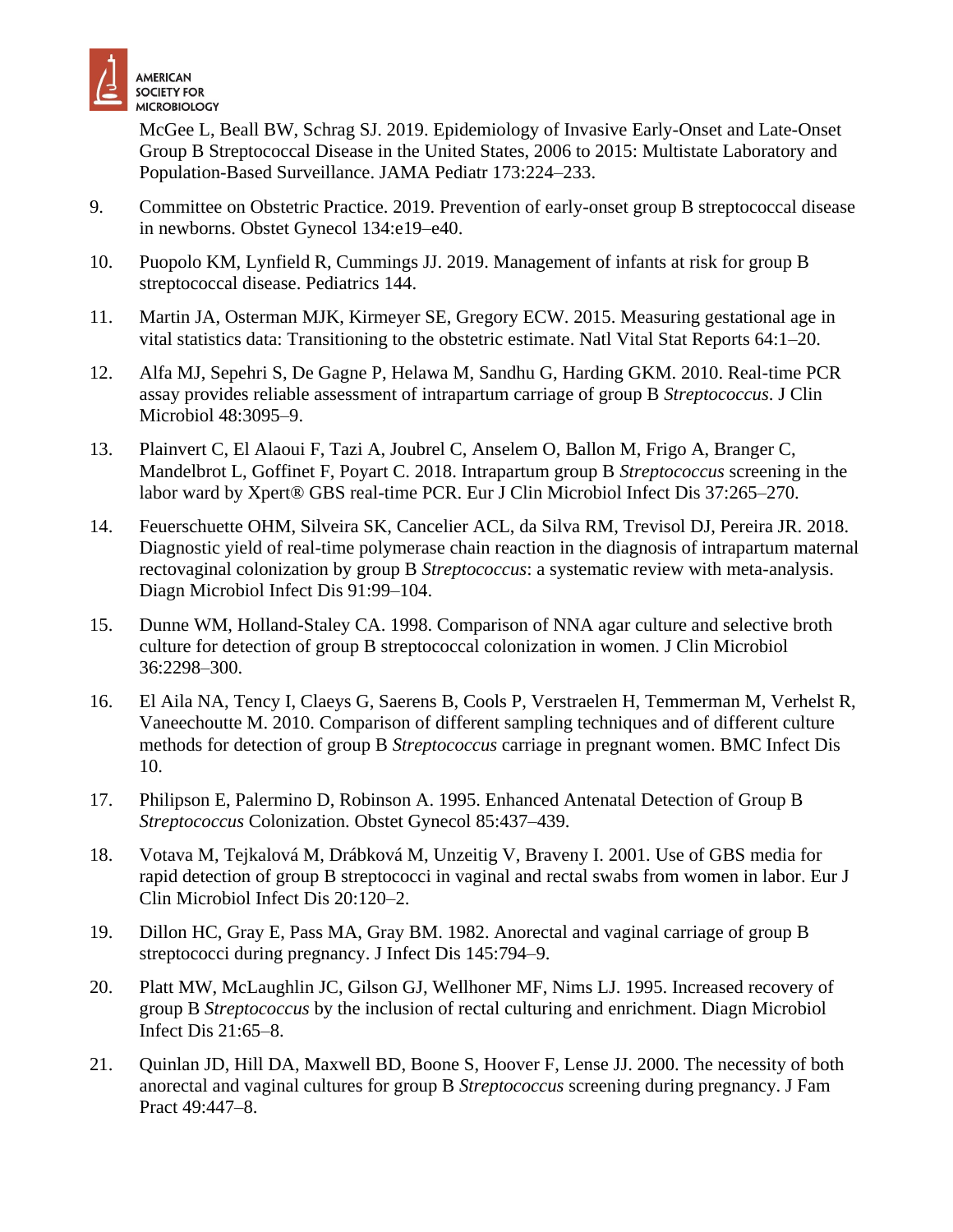

- 22. Buchan BW, Olson WJ, Mackey T-LA, Ledeboer NA. 2014. Clinical evaluation of the walkaway specimen processor and ESwab for recovery of *Streptococcus agalactiae* isolates in prenatal screening specimens. J Clin Microbiol 52:2166–8.
- 23. Silbert S, Rocchetti TT, Gostnell A, Kubasek C, Widen R. 2016. Detection of Group B *Streptococcus* directly from dollected ESwab samples by use of the BD Max GBS assay. J Clin Microbiol 54:1660–1663.
- 24. Trotman-Grant A, Raney T, Dien Bard J. 2012. Evaluation of optimal storage temperature, time, and transport medium for detection of group B *Streptococcus* in StrepB carrot broth. J Clin Microbiol 50:2446–2449.
- 25. Teese N, Henessey D, Pearce C, Kelly N, Garland S. 2003. Screening protocols for group B *Streptococcus*: are transport media appropriate? Infect Dis Obstet Gynecol 11:199–202.
- 26. Crisp BJ, Yancey MK, Uyehara C, Nauschuetz WF. 1998. Effect of delayed inoculation of selective media in antenatal detection of group B streptococci. Obstet Gynecol 92:923–925.
- 27. Stoner KA, Rabe LK, Hillier SL. 2004. Effect of transport time, temperature, and concentration on the survival of group B streptococci in amies transport medium. J Clin Microbiol 42:5385–7.
- 28. Amies CR. 1967. A modified formula for the preparation of Stuart's Transport Medium. Can J Public Heal 58:296–300.
- 29. Nys S, Vijgen S, Magerman K, Cartuyvels R. 2010. Comparison of Copan eSwab with the Copan Venturi Transystem for the quantitative survival of *Escherichia coli*, *Streptococcus agalactiae* and *Candida albicans*. Eur J Clin Microbiol Infect Dis 29:453–6.
- 30. Van Horn KG, Audette CD, Sebeck D, Tucker KA. 2008. Comparison of the Copan ESwab system with two Amies agar swab transport systems for maintenance of microorganism viability. J Clin Microbiol 46:1655–8.
- 31. Rosa-Fraile M, Camacho-Muñoz E, Rodríguez-Granger J, Liébana-Martos C. 2005. Specimen storage in transport medium and detection of group B streptococci by culture. J Clin Microbiol 43:928–30.
- 32. Altaie SS, Dryja D. 1994. Detection of Group B *Streptococcus*. Comparison of Solid and Liquid Culture Media With and Without Selective Antibiotics. Diagn Microbiol Infect Dis 18:141–144.
- 33. Shin JH, Pride DT. 2019. Comparison of three nucleic acid amplification tests and culture for detection of group B *Streptococcus* from enrichment broth. J Clin Microbiol 57:1–9.
- 34. Hernandez DR, Wolk DM, Walker KL, Young S, Dunn R, Dunbar SA, Rao A. 2018. Multicenter diagnostic accuracy evaluation of the Luminex Aries real-time PCR assay for group B *Streptococcus* detection in LIM broth-enriched samples. J Clin Microbiol 56:1–9.
- 35. Buchan BW, Faron ML, Fuller D, Davis TE, Mayne D, Ledeboer NA. 2015. Multicenter clinical evaluation of the Xpert GBS LB assay for detection of group B *Streptococcus* in prenatal screening specimens. J Clin Microbiol 53:443–448.
- 36. Baker CJ, Clark DJ, Barrett FF. 1973. Selective broth medium for isolation of group B streptococci. Appl Microbiol 26:884–5.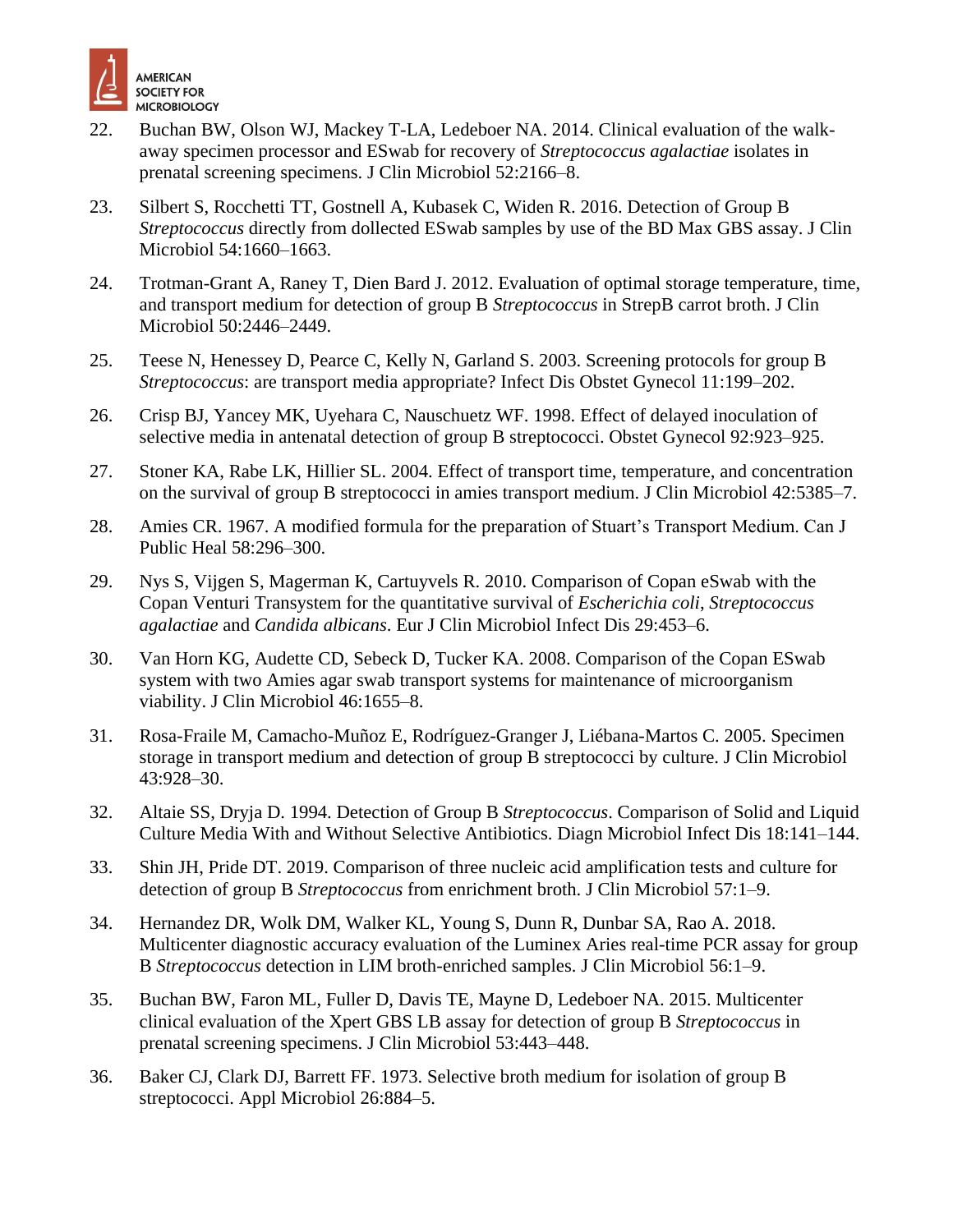

- 37. Baker CJ, Goroff DK, Alpert SL, Hayes C, McCormack WM. 1976. Comparison of bacteriological methods for the isolation of group of B *Streptococcus* from vaginal cultures. J Clin Microbiol 4:46–48.
- 38. Lim D V, Kanarek KS, Peterson ME. 1982. Magnitude of colonization and sepsis by group B streptococci in newborn infants. Curr Microbiol 7:99–101.
- 39. Fenton LJ, Harper MH. 1979. Evaluation of colistin and nalidixic acid in Todd-Hewitt broth for selective isolation of group B streptococci. J Clin Microbiol 9:167–169.
- 40. Rosa-Fraile M, Rodriguez-Granger J, Cueto-Lopez M, Sampedro A, Gaye EB, Haro JM, Andreu A. 1999. Use of Granada medium to detect group B streptococcal colonization in pregnant women. J Clin Microbiol 37:2674–2677.
- 41. Da Glória Carvalho M, Facklam R, Jackson D, Beall B, McGee L. 2009. Evaluation of three commercial broth media for pigment detection and identification of a group B *Streptococcus* (*Streptococcus agalactiae*). J Clin Microbiol 47:4161–4163.
- 42. Martinho F, Prieto E, Pinto D, Castro RM, Morais AM, Salgado L, Exposto F da L. 2008. Evaluation of liquid biphasic Granada medium and instant liquid biphasic Granada medium for group B streptococcus detection. Enferm Infecc Microbiol Clin 26:69–71.
- 43. Church DL, Baxter H, Lloyd T, Miller B, Elsayed S. 2008. Evaluation of StrepB Carrot Broth versus Lim broth for detection of group B *Streptococcus* colonization status of near-term pregnant women. J Clin Microbiol 46:2780–2782.
- 44. Park CH, Vandel NM, Ruprai DK, Martin EA, Gates KM, Coker D. 2001. Detection of group B streptococcal colonization in pregnant women using direct latex agglutination testing of selective broth. J Clin Microbiol 39:408–409.
- 45. Nickmans S, Verhoye E, Boel A, Van Vaerenbergh K, De Beenhouwer H. 2012. Possible solution to the problem of nonhemolytic group B *Streptococcus* on Granada medium. J Clin Microbiol 50:1132–1133.
- 46. Verhoeven PO, Noyel P, Bonneau J, Carricajo A, Fonsale N, Ros A, Pozzetto B, Grattard F. 2014. Evaluation of the new Brilliance GBS chromogenic medium for screening of *Streptococcus agalactiae* vaginal colonization in pregnant women. J Clin Microbiol 52:991– 993.
- 47. Morita T, Feng D, Kamio Y, Kanno I, Somaya T, Imai K, Inoue M, Fujiwara M, Miyauchi A. 2014. Evaluation of chromID strepto B as a screening media for *Streptococcus agalactiae*. BMC Infect Dis 14:2–5.
- 48. Tapsall JW. 1987. Relationship between pigment production and haemolysin formation by Lancefield group B streptococci. J Med Microbiol 24:83–87.
- 49. Lancefield RC. 1934. Loss of the properties of hemolysin and pigment formation without change in immunological specificity in a strain of *Streptococcus haemolyticus*. J Exp Med 59:459–69.
- 50. Noble MA, Bent JM, West AB. 1983. Detection and identification of group B streptococci by use of pigment production. J Clin Pathol 36:350–2.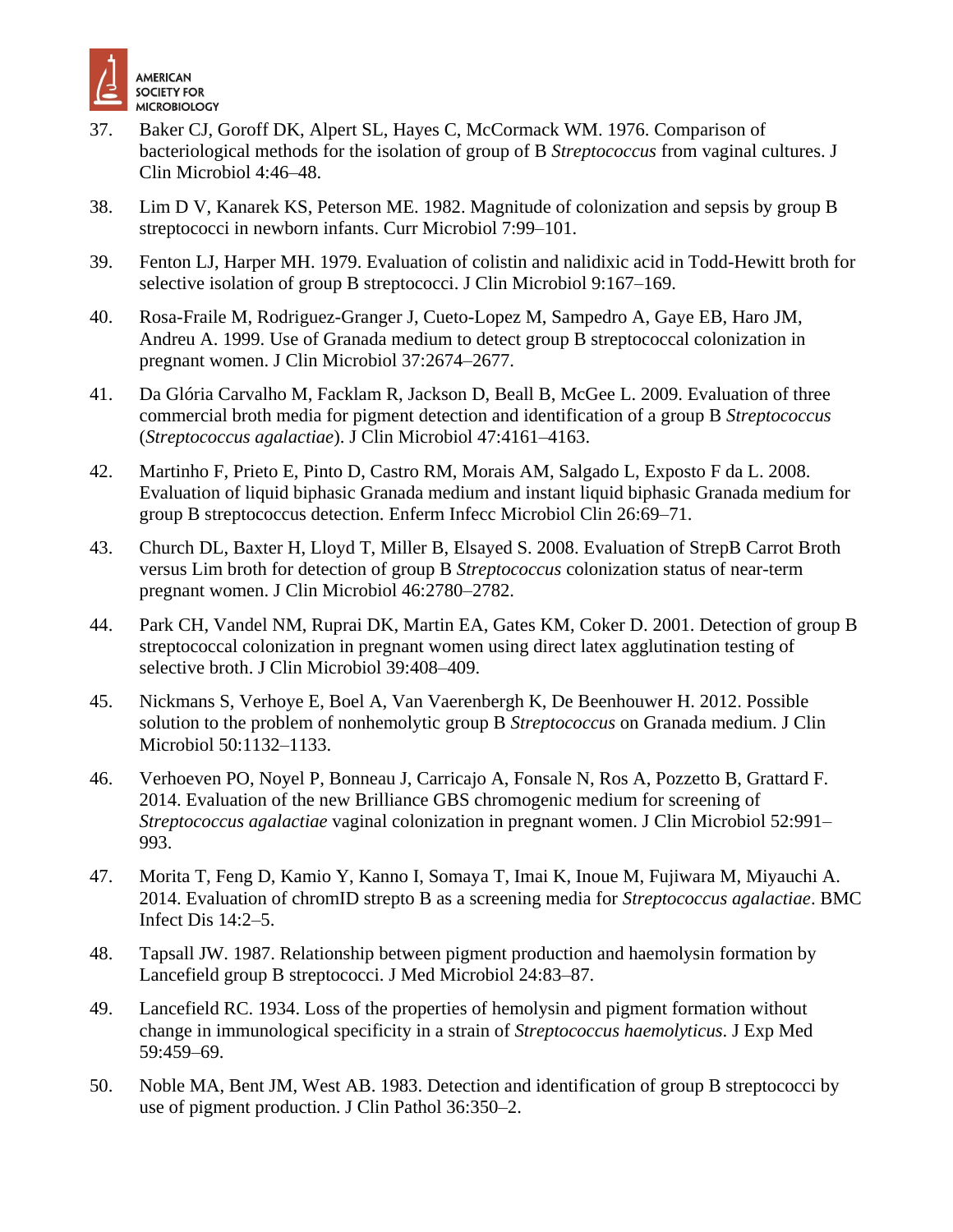

- 51. Spellerberg B, Pohl B, Haase G, Martin S, Weber-Heynemann J, Lütticken R. 1999. Identification of genetic determinants for the hemolytic activity of *Streptococcus agalactiae* by ISS1 transposition. J Bacteriol 181:3212–9.
- 52. Spellerberg B, Martin S, Brandt C, Lutticken R. 2000. The cyl genes of *Streptococcus agalactiae* are involved in the production of pigment. FEMS Microbiol Lett 188:125–128.
- 53. Rosa-Fraile M, Dramsi S, Spellerberg B. 2014. Group B streptococcal haemolysin and pigment, a tale of twins. FEMS Microbiol Rev 38:932–946.
- 54. Six A, Firon A, Plainvert C, Caplain C, Touak G, Dmytruk N, Longo M, Letourneur F, Fouet A, Trieu-Cuot P, Poyart C. 2016. Molecular Characterization of Nonhemolytic and Nonpigmented Group B Streptococci Responsible for Human Invasive Infections. J Clin Microbiol 54:75–82.
- 55. Whidbey C, Harrell MI, Burnside K, Ngo L, Becraft AK, Iyer LM, Aravind L, Hitti J, Adams Waldorf KM, Rajagopal L. 2013. A hemolytic pigment of Group B *Streptococcus* allows bacterial penetration of human placenta. J Exp Med 210:1265–81.
- 56. Smith D, Perry JD, Laine L, Galloway A, Gould FK. 2008. Comparison of BD GeneOhm realtime polymerase chain reaction with chromogenic and conventional culture methods for detection of group B *Streptococcus* in clinical samples. Diagn Microbiol Infect Dis 61:369–372.
- 57. Salem N, Anderson JJ. 2015. Evaluation of four chromogenic media for the isolation of Group B *Streptococcus* from vaginal specimens in pregnant women. Pathology 47:580–582.
- 58. Louie L, Kotowich L, Meaney H, Vearncombe M, Simor AE. 2010. Evaluation of a new chromogenic medium (StrepB Select) for detection of group B *Streptococcus* from vaginalrectal specimens. J Clin Microbiol 48:4602–4603.
- 59. Furfaro LL, Chang BJ, Payne MS. 2019. Detection of group B *Streptococcus* during antenatal screening in Western Australia: a comparison of culture and molecular methods. J Appl Microbiol 127:598–604.
- 60. Tazi A, Réglier-Poupet H, Dautezac F, Raymond J, Poyart C. 2008. Comparative evaluation of Strepto B ID®chromogenic medium and Granada media for the detection of Group B *Streptococcus* from vaginal samples of pregnant women. J Microbiol Methods 73:263–265.
- 61. Nicolle LE, Gupta K, Bradley SF, Colgan R, DeMuri GP, Drekonja D, Eckert LO, Geerlings SE, Köves B, Hooton TM, Juthani-Mehta M, Knight SL, Saint S, Schaeffer AJ, Trautner B, Wullt B, Siemieniuk R. 2019. Clinical practice guideline for the management of asymptomatic bacteriuria: 2019 update by the Infectious Diseases Society of America. Clin Infect Dis 68:1611–1615.
- 62. Smaill F, Vazquez J. 2015. Antibiotics for asymptomatic bacteriuria in pregnancy (Review) Antibiotics for asymptomatic bacteriuria in pregnancy. Cochrane Database Syst Rev 2.
- 63. Kessous R, Weintraub AY, Sergienko R, Lazer T, Press F, Wiznitzer A, Sheiner E. 2012. Bacteruria with group-B *Streptococcus*: Is it a risk factor for adverse pregnancy outcomes. J Matern Neonatal Med 25:1983–1986.
- 64. Pérez-Moreno MO, Picó-Plana E, Grande-Armas J, Centelles-Serrano MJ, Arasa-Subero M, Colomé- Ochoa N. 2017. Group B streptococcal bacteriuria during pregnancy as a risk factor for maternal intrapartum colonization: A prospective cohort study. J Med Microbiol 66:454–460.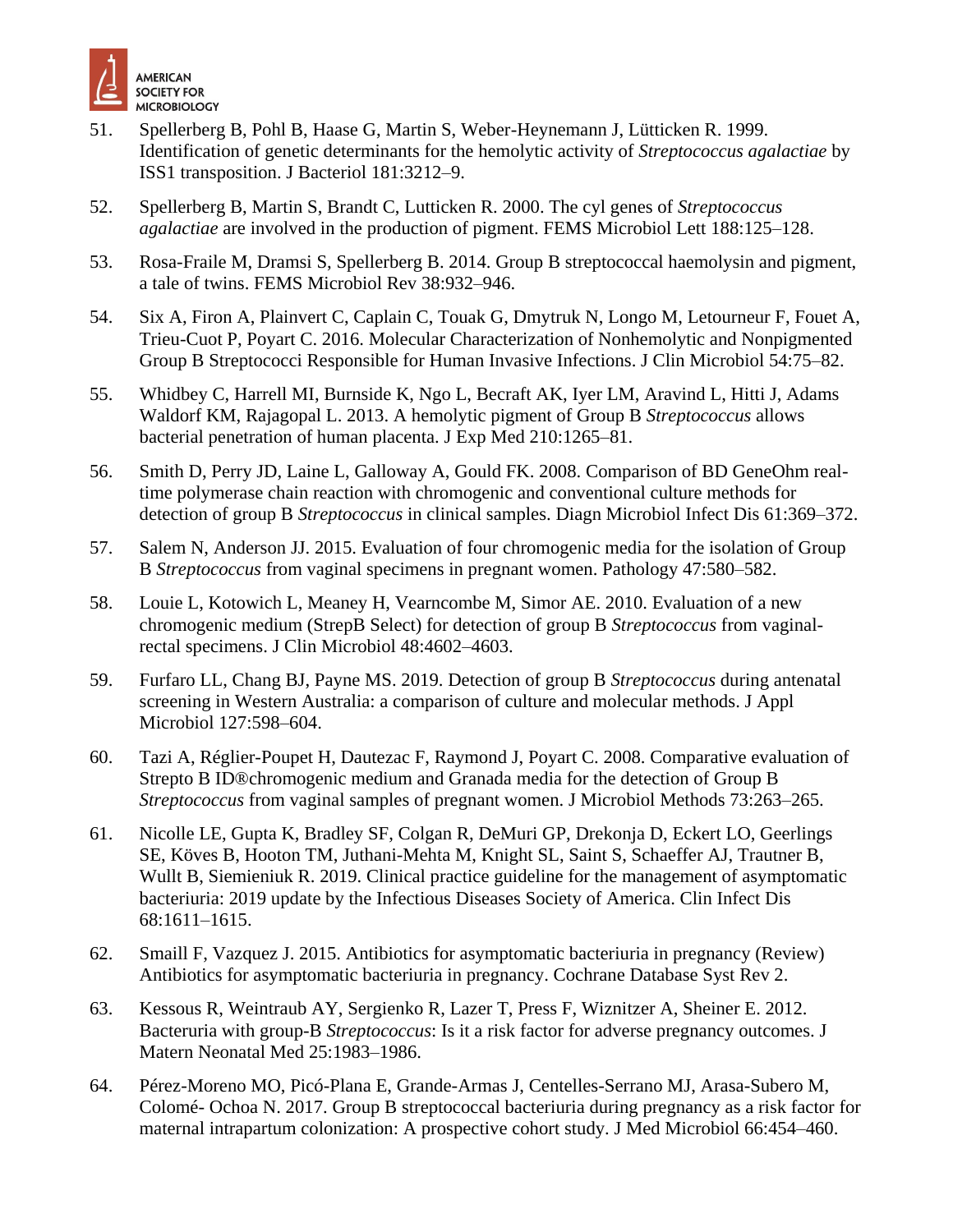

- 65. Heath PT, Balfour GF, Tighe H, Verlander NQ, Lamagni TL, Efstratiou A. 2009. Group B streptococcal disease in infants: A case control study. Arch Dis Child 94:674–680.
- 66. Christie K, Atkins N, Munch-Petersen E. 1944. A note on a lytic phenomenon shown by group B streptococci. Aust J Exp Biol Med Sci 22:197–200.
- 67. Darling CL. 1975. Standardization and evaluation of the CAMP reaction for the prompt, presumptive identification of *Streptococcus agalactiae* (Lancefield group B) in clinical material. J Clin Microbiol 1:171–174.
- 68. DiPersio JR, Barrett JE, Kaplan RL. 1985. Evaluation of the Spot-CAMP test for the rapid presumptive identification of group B streptococci. Am J Clin Pathol 84:216–219.
- 69. Lancefield RC. 1933. A Serological Differentiation of Human and Other Groups of Hemolytic Streptococci. J Exp Med 57:571–595.
- 70. Lawson PA, Forster G, Falsen E, Davison N, Collins MD. 2004. *Streptococcus halichoeri* sp. nov., isolated from grey seals (*Halichoerus grypus*). Int J Syst Evol Microbiol 54:1753–1756.
- 71. Shewmaker PL, Whitney AM, Humrighouse BW. 2016. Phenotypic, Genotypic, and Antimicrobial Characteristics of *Streptococcus halichoeri* Isolates from Humans, Proposal to Rename *Streptococcus halichoeri* as *Streptococcus halichoeri* subsp. halichoeri, and Description of *Streptococcus halichoeri* subsp. homini. J Clin Microbiol 54:739–744.
- 72. Salimnia H, Robinson-Dunn B, Gundel A, Campbell A, Mitchell R, Taylor M, Fairfax MR. 2019. Suggested Modifications to Improve the Sensitivity and Specificity of the 2010 CDC-Recommended Routine *Streptococcus agalactiae* Screening Culture for Pregnant Women. J Clin Microbiol 57.
- 73. Suwantarat N, Grundy M, Rubin M, Harris R, Miller JA, Romagnoli M, Hanlon A, Tekle T, Ellis BC, Witter FR, Carroll KC. 2015. Recognition of *Streptococcus pseudoporcinus* colonization in women as a consequence of using matrix-assisted laser desorption ionizationtime of flight mass spectrometry for Group B *Streptococcus* identification. J Clin Microbiol 53:3926–3930.
- 74. Couturier BA, Weight T, Elmer H, Schlaberg R. 2014. Antepartum screening for group B *Streptococcus* by three FDA-cleared molecular tests and effect of shortened enrichment culture on molecular detection rates. J Clin Microbiol 52:3429–3432.
- 75. Relich RF, Buckner RJ, Emery CL, Davis TE. 2018. Comparison of 4 commercially available group B *Streptococcus* molecular assays using remnant rectal–vaginal enrichment broths. Diagn Microbiol Infect Dis 91:305–308.
- 76. Emery CL, Relich RF, Davis TH, Young SA, Sims MD, Boyanton BL. 2019. Multicenter evaluation of NeuModx group B *Streptococcus* assay on the NeuModx 288 molecular system. J Clin Microbiol 57:1–8.
- 77. Guerrero C, Martínez J, Menasalvas A, Blázquez R, Rodríguez T, Segovia M. 2004. Use of Direct Latex Agglutination Testing of Selective Broth in the Detection of Group B Strepptococcal Carriage in Pregnant Women. Eur J Clin Microbiol Infect Dis 23:61–62.
- 78. Baker CJ. 1996. Inadequacy of rapid immunoassays for intrapartum detection of group B streptococcal carriers. Obstet Gynecol 88:51–55.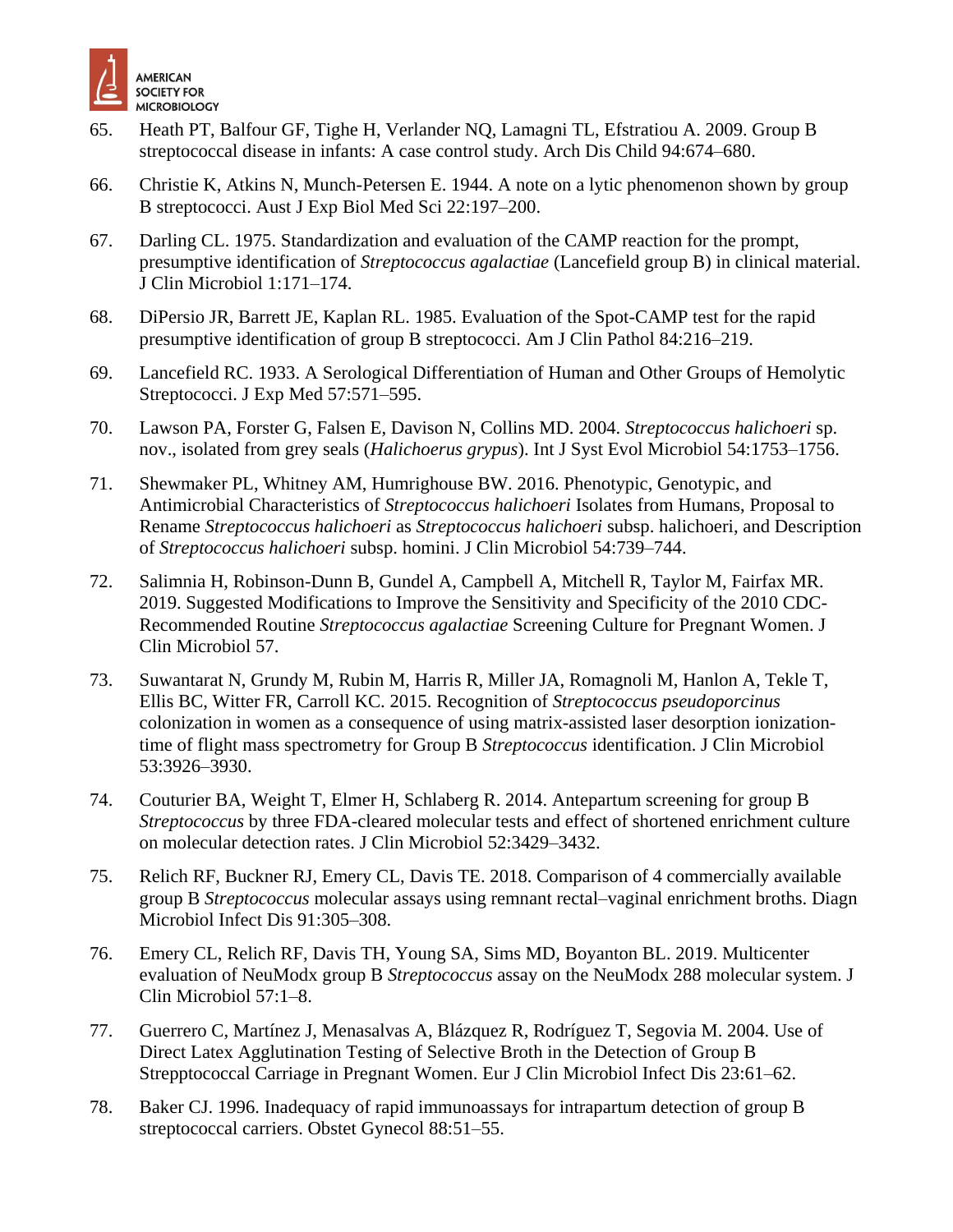

- 79. Aziz N, Baron EJ, D'Souza H, Nourbakhsh M, Druzin ML, Benitz WE. 2005. Comparison of rapid intrapartum screening methods for group B streptococcal vaginal colonization. J Matern Neonatal Med 18:225–229.
- 80. Takayama Y, Matsui H, Adachi Y, Nihonyanagi S, Wada T, Mochizuki J, Unno N, Hanaki H. 2017. Detection of Streptococcus agalactiae by immunochromatography with group B *Streptococcus* - specific surface immunogenic protein in pregnant women. J Infect Chemother 23:678–682.
- 81. Matsui H, Kimura J, Higashide M, Takeuchi Y, Okue K, Cui L, Nakae T, Sunakawa K, Hanaki H. 2013. Immunochromatographic detection of the group B *Streptococcus* antigen from enrichment cultures. Clin Vaccine Immunol 20:1381–1387.
- 82. CLSI. 2019. Performance Standards for Antimicrobial Susceptibility Testing. 29<sup>th</sup> ed. CLSI supplement M100. Clinical and Laboratory Standards Institute. Wayne, PA.
- 83. Creti R, Imperi M, Berardi A, Pataracchia M, Recchia S, Alfarone G, Baldassarri L. 2017. Neonatal group B streptococcus infections: Prevention strategies, clinical and microbiologic characteristics in 7 years of surveillance. Pediatr Infect Dis J 36:256–262.
- 84. Teatero S, Ferrieri P, Martin I, Demczuk W, McGeer A, Fittipaldi N. 2017. Serotype Distribution, Population Structure, and Antimicrobial Resistance of Group B *Streptococcus* Strains Recovered from Colonized Pregnant Women. J Clin Microbiol 55:412–422.
- 85. Metcalf BJ, Chochua S, Gertz RE, Hawkins PA, Ricaldi J, Li Z, Walker H, Tran T, Rivers J, Mathis S, Jackson D, McGee L, Beall B, Glennen A, Lynfield R, Reingold A, Brooks S, Randel H, Miller L, White B, Aragon D, Barnes M, Sadlowski J, Petit S, Cartter M, Marquez C, Wilson M, Farley M, Thomas S, Tunali A, Baughman W, Harrison L, Benton J, Carter T, Hollick R, Holmes K, Riner A, Holtzman C, Danila R, MacInnes K, Scherzinger K, Angeles K, Bareta J, Butler L, Khanlian S, Mansmann R, Nichols M, Bennett N, Zansky S, Currenti S, McGuire S, Thomas A, Schmidt M, Thompson J, Poissant T, Schaffner W, Barnes B, Leib K, Dyer K, McKnight L, Almendares O, Hudson J, McGlone L, Whitney C, Schrag S, Langley G. 2017. Short-read whole genome sequencing for determination of antimicrobial resistance mechanisms and capsular serotypes of current invasive *Streptococcus agalactiae* recovered in the USA. Clin Microbiol Infect 23:574.e7-574.e14.
- 86. CLSI. 2018. Performance Standards for Antimicrobial Disk Susceptibility Tests, 13th ed. Clinical and Laboratory Standards Institute, Wayne, PA.
- 87. CLSI. 2018. Methods for Antimicrobial Susceptibility Tests for Bacteria that Grow Aerobically, 11th ed. Clinical and Laboratory Standards Institute, Wayne, PA.
- 88. Stoll BJ, Hansen NI, Sánchez PJ, Faix RG, Poindexter BB, Van Meurs KP, Bizzarro MJ, Goldberg RN, Frantz ID, Hale EC, Shankaran S, Kennedy K, Carlo WA, Watterberg KL, Bell EF, Walsh MC, Schibler K, Laptook AR, Shane AL, Schrag SJ, Das A, Higgins RD. 2011. Early onset neonatal sepsis: The burden of group B streptococcal and *E. coli* disease continues. Pediatrics 127:817–826.
- 89. Miller SA, Deak E, Humphries R. 2015. Comparison of the AmpliVue, BD max system, and illumigene molecular assays for detection of group B *Streptococcus* in antenatal screening specimens. J Clin Microbiol 53:1938–1941.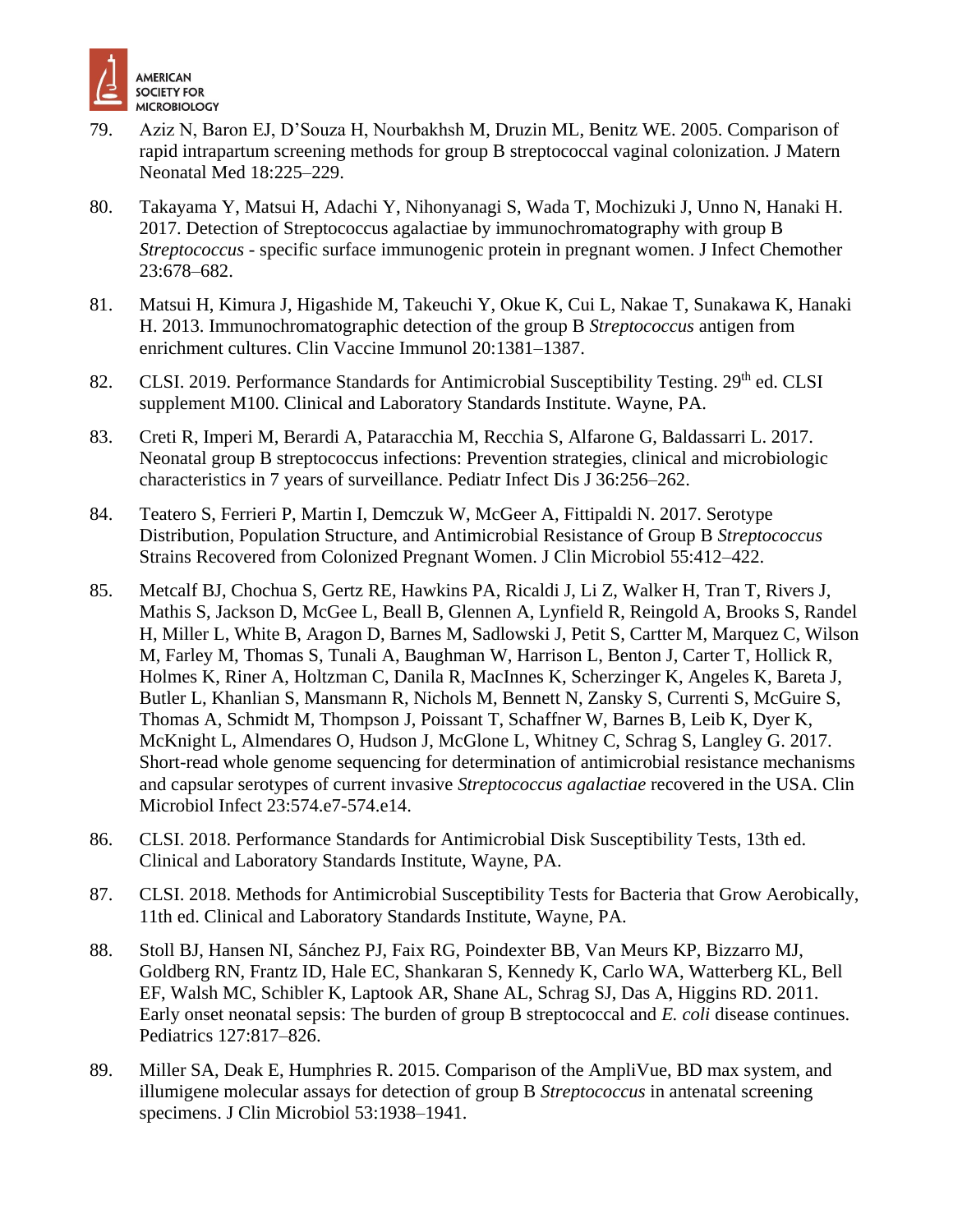

- 90. Tickler IA, Tenover FC, Dewell S, Le VM, Blackman RN, Goering R V., Rogers AE, Piwonka H, Jung-Hynes BD, Chen DJ, Loeffelholz MJ, Gnanashanmugam D, Baron EJ. 2018. *Streptococcus agalactiae* strains with chromosomal deletions evade detection with molecular methods. J Clin Microbiol 57:1–9.
- 91. Ramesh Babu S, McDermott R, Farooq I, Le Blanc D, Ferguson W, McCallion N, Drew R, Eogan M. 2018. Screening for group B *Streptococcus* (GBS) at labour onset using PCR: accuracy and potential impact–a pilot study. J Obstet Gynaecol (Lahore) 38:49–54.
- 92. El Helali N, Giovangrandi Y, Guyot K, Chevet K, Gutmann L, Durand-Zaleski I. 2012. Cost and effectiveness of intrapartum group B *Streptococcus* polymerase chain reaction screening for term deliveries. Obstet Gynecol 119:822–829.
- 93. Doran KS, Chang JCW, Benoit VM, Eckmann L, Nizet V. 2002. Group B Streptococcal Beta-Hemolysin/Cytolysin Promotes Invasion of Human Lung Epithelial Cells and the Release of Interleukin-8. J Infect Dis 185:196–203.
- 94. Whidbey C, Vornhagen J, Gendrin C, Boldenow E, Samson JM, Doering K, Ngo L, Ezekwe EAD, Gundlach JH, Elovitz MA, Liggitt D, Duncan JA, Adams Waldorf KM, Rajagopal L. 2015. A streptococcal lipid toxin induces membrane permeabilization and pyroptosis leading to fetal injury. EMBO Mol Med 7:488–505.
- 95. Randis TM, Gelber SE, Hooven TA, Abellar RG, Akabas LH, Lewis EL, Walker LB, Byland LM, Nizet V, Ratner AJ. 2014. Group B *Streptococcus* β-hemolysin/cytolysin breaches maternal-fetal barriers to cause preterm birth and intrauterine fetal demise in vivo. J Infect Dis 210:265–273.
- 96. Adler A, Block C, Engelstein D, Hochner-Celnikcier D, Drai-Hassid R, Moses AE. 2008. Culture-based methods for detection and identification of *Streptococcus agalactiae* in pregnant women - What are we missing? Eur J Clin Microbiol Infect Dis 27:241–243.
- 97. Sigge A, Schmid M, Mauerer S, Spellerberg B. 2008. Heterogeneity of hemolysin expression during neonatal *Streptococcus agalactiae* sepsis. J Clin Microbiol 46:807–809.
- 98. Thompson T, Facklam R. 1997. Cross-reactions of reagents from streptococcal grouping kits with *Streptococcus porcinus*. J Clin Microbiol 35:1885–1886.
- 99. Grundy M, Suwantarat N, Rubin M, Harris R, Hanlon A, Tekle T, Ellis B, Carroll K, Witter F. 2019. Differentiating *Streptococcus pseudoporcinus* from GBS: could this have implications in pregnancy? Am J Obstet Gynecol 220:490.e1-490.e7.
- 100. Stoner KA, Rabe LK, Austin MN, Meyn LA, Hillier SL. 2011. Incidence and epidemiology of *Streptococcus pseudoporcinus* in the genital tract. J Clin Microbiol 49:883–886.
- 101. Martin C, Fermeaux V, Eyraud JL, Aubard Y. 2004. *Streptococcus porcinus* as a cause of spontaneous preterm human stillbirth. J Clin Microbiol 42:4396–4398.
- 102. Foo RM, Chan D. 2014. A fishy tale: A Man with empyema caused by *Streptococcus halichoeri*. J Clin Microbiol 52:681–682.
- 103. Del Giudice P, Plainvert C, Hubiche T, Tazi A, Fribourg A, Poyart C. 2018. Infectious cellulitis caused by *Streptococcus halichoeri*. Acta Derm Venereol 98:378–379.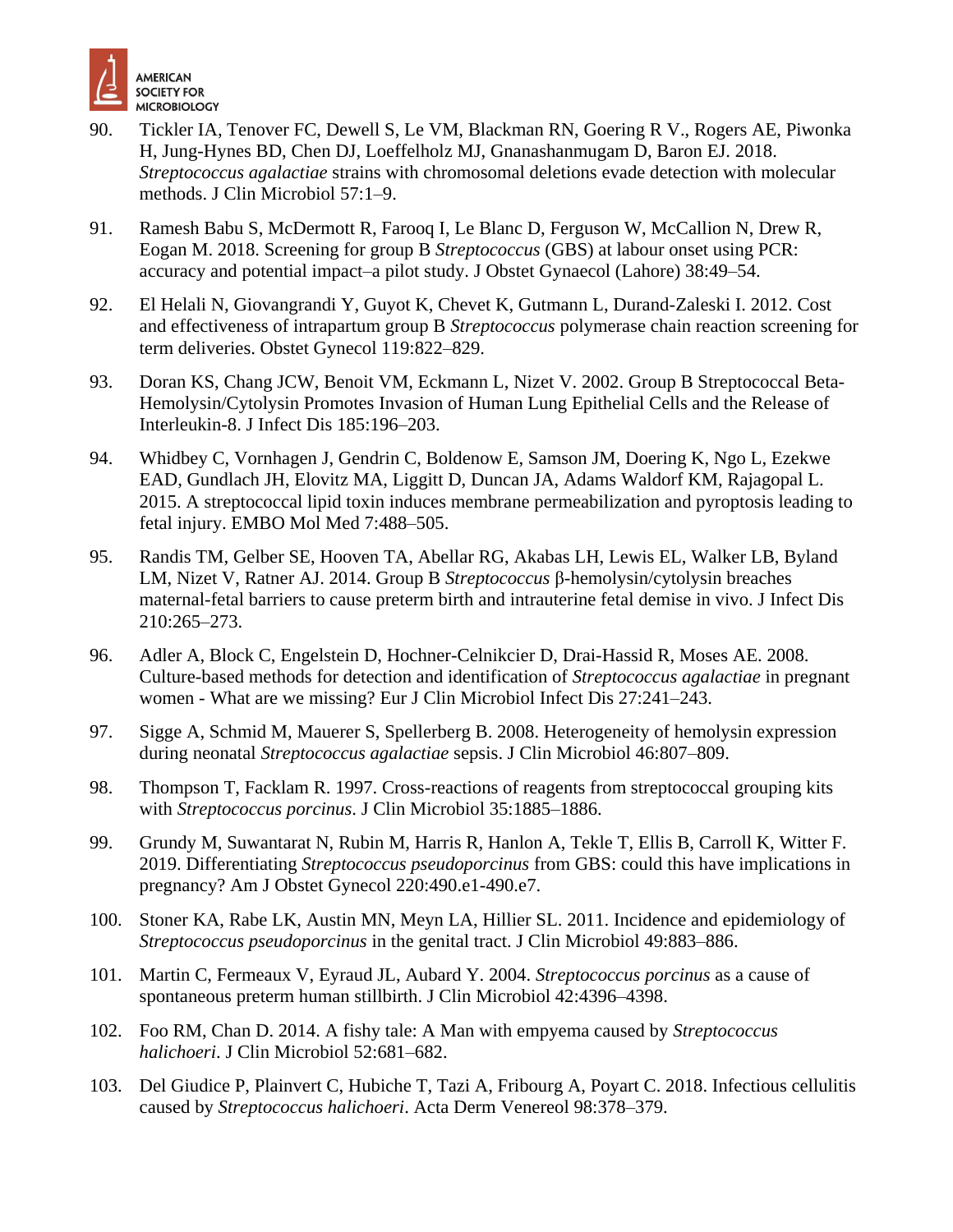

#### **Table 1: Summary of recommendations for GBS laboratory testing from pregnant women**

| <b>Topic</b>                  | <b>Recommendations</b>                                                                                    | <b>Examples/Key points</b>                                                             |
|-------------------------------|-----------------------------------------------------------------------------------------------------------|----------------------------------------------------------------------------------------|
| Patient testing               | Antenatal screening is recommended for all pregnant                                                       | GBS prophylaxis is recommended according to                                            |
|                               | women at 36 0/7 to 37 6/7 weeks of gestation unless<br>intrapartum GBS prophylaxis is already recommended | ACOG 2019 guidelines (9)                                                               |
|                               | due to identified risk factors.                                                                           |                                                                                        |
| Specimen Collection,          | Use a single swab to obtain a screening specimen<br>1.                                                    | Acceptable rectovaginal collection devices:                                            |
| Storage, and                  | first from the lower vagina and then from the                                                             | Flocked swab                                                                           |
| Transport                     | rectum without use of a speculum.                                                                         | Acceptable transport media:                                                            |
|                               | Collect vaginal-rectal specimens using a flocked<br>2.                                                    | Amies media+/- Charcoal                                                                |
|                               | swab and place in a liquid-based transport<br>medium such as Amies transport media.                       | E-swab (Copan)                                                                         |
|                               | Transport vaginal-rectal specimens to the testing<br>3.                                                   |                                                                                        |
|                               | laboratory within 24hrs.                                                                                  |                                                                                        |
| <b>Laboratory Detection</b>   | Incubate GBS screening specimens in selective<br>1.                                                       | Acceptable selective broths for enrichment                                             |
| of GBS                        | enrichment broth prior to agar media plating or                                                           | include:                                                                               |
|                               | NAAT.<br>Culture media and GBS isolation methods should<br>2.                                             | Todd Hewitt Broth with gentamicin $(8 \mu g/ml)$<br>and nalidixic acid $(15 \mu g/ml)$ |
|                               | detect both hemolytic and non-hemolytic strains                                                           | Lim Broth                                                                              |
|                               | Report GBS in any quantity from urine cultures<br>3.                                                      | Carrot Broth, Granada Liquid Biphasic broth                                            |
|                               | from pregnant women during all trimesters.                                                                | Acceptable media for GBS culture and                                                   |
|                               |                                                                                                           | isolation include:                                                                     |
|                               |                                                                                                           | Tryptic Soy Agar with 5% Sheep's Blood                                                 |
|                               |                                                                                                           | Columbia Agar with 5% Sheep's Blood                                                    |
|                               |                                                                                                           | Columbia Agar with 5% Sheep's Blood, colistin,                                         |
|                               |                                                                                                           | and nalidixic acid<br><b>Brilliance GBS</b>                                            |
|                               |                                                                                                           | ChromID StrepB                                                                         |
|                               |                                                                                                           | ChroMagar                                                                              |
|                               |                                                                                                           | StrepBSelect                                                                           |
| Laboratory                    | Acceptable phenotypic and proteomic methods of<br>1.                                                      | Key biochemical reactions for Presumptive                                              |
| Identification                | identification of candidate isolates include CAMP                                                         | <b>GBS</b> identification:                                                             |
|                               | test, latex agglutination, and MALDI.                                                                     | Catalase: negative                                                                     |
|                               | Nucleic acid amplification-based identification of<br>2.                                                  | CAMP: positive<br>PYR: negative                                                        |
|                               | GBS from enrichment broth is acceptable, but not<br>sufficient for all patients.                          | <b>Acceptable molecular methods for GBS</b>                                            |
|                               | Latex agglutination directly from enrichment<br>3.                                                        | identification:                                                                        |
|                               | broth and direct-from-specimen immunoassays                                                               | <b>MALDI</b>                                                                           |
|                               | are unacceptable methods for GBS detection.                                                               | NAAT from enrichment broth                                                             |
| <b>Susceptibility Testing</b> | Perform antimicrobial susceptibility testing on all GBS                                                   | Available methods for susceptibility testing                                           |
|                               | isolates from pregnant women with penicillin allergy                                                      | include (but not limited to):                                                          |
|                               |                                                                                                           | Disk diffusion                                                                         |
|                               |                                                                                                           | <b>Broth microdilution</b><br>Susceptibility testing and reporting should be           |
|                               |                                                                                                           | performed (in case of severe penicillin allergy)                                       |
|                               |                                                                                                           | for:                                                                                   |
|                               |                                                                                                           | Erythromycin (perform but do not report)                                               |
|                               |                                                                                                           | Clindamycin (including inducible resistance)                                           |
|                               |                                                                                                           | Vancomycin                                                                             |
|                               |                                                                                                           | Acceptable test methods for inducible                                                  |
|                               |                                                                                                           | clindamycin resistance<br>D-zone test                                                  |
|                               |                                                                                                           | Broth microdilution                                                                    |
|                               |                                                                                                           | Automated methods                                                                      |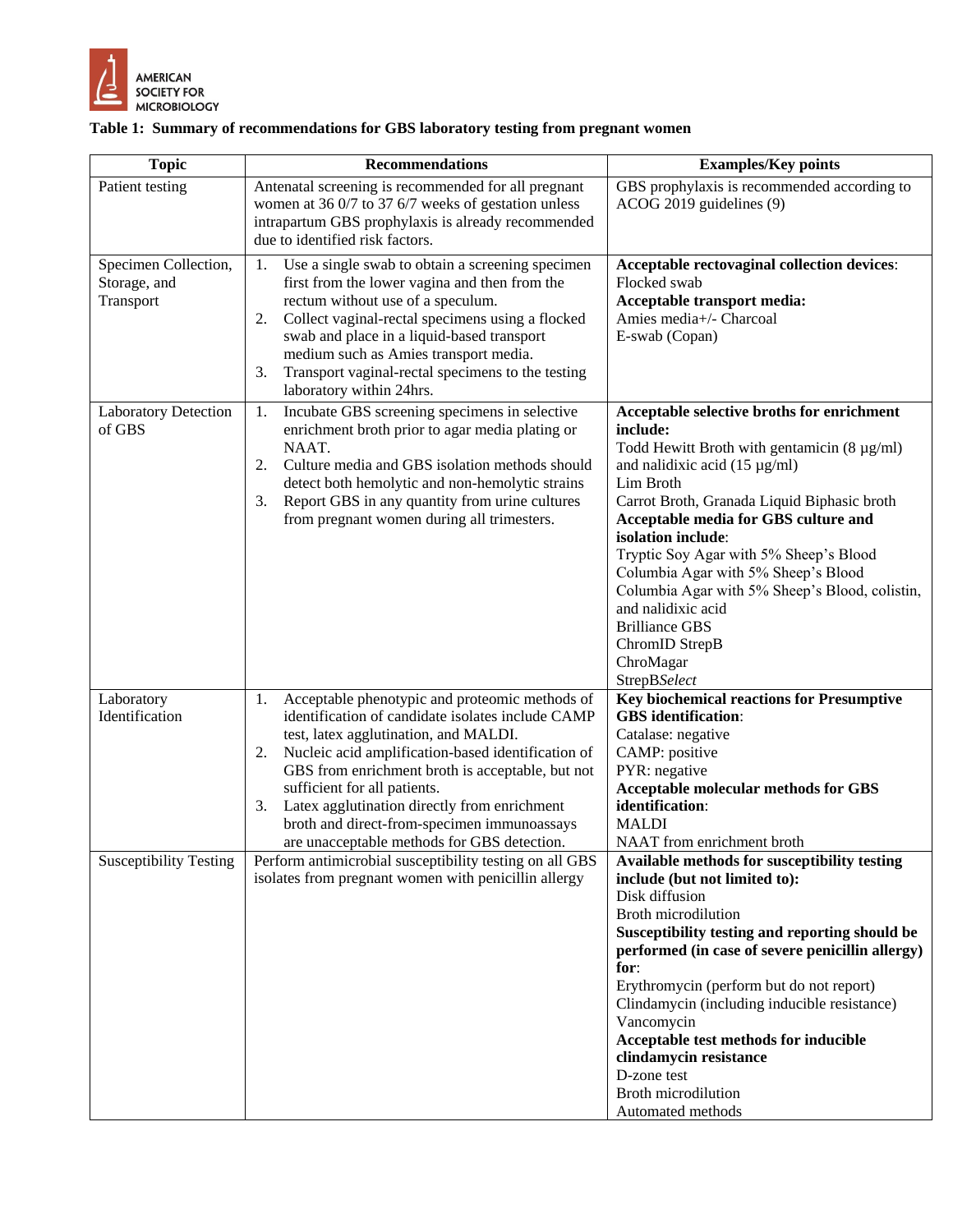

Abbreviations: CAMP, Christie, Atkins, and Munch-Peterson; MALDI, Matrix-assisted laser desorption/ionization time-offlight mass spectrometry; NAAT, nucleic acid amplification testing; PYR, pyrrolidonyl aminopeptidase.

Citation: Filkins L, Hauser J, Robinson-Dunn B, Tibbetts R, Boyanton B, Revell P. Published 10 March 2020. Updated 23 July 2021. Guidelines for the Detection and Identification of Group B Streptococcus. American Society for Microbiology. [https://asm.org/Guideline/Guidelines-for-the-Detection-and-Identification-of.](https://asm.org/Guideline/Guidelines-for-the-Detection-and-Identification-of)